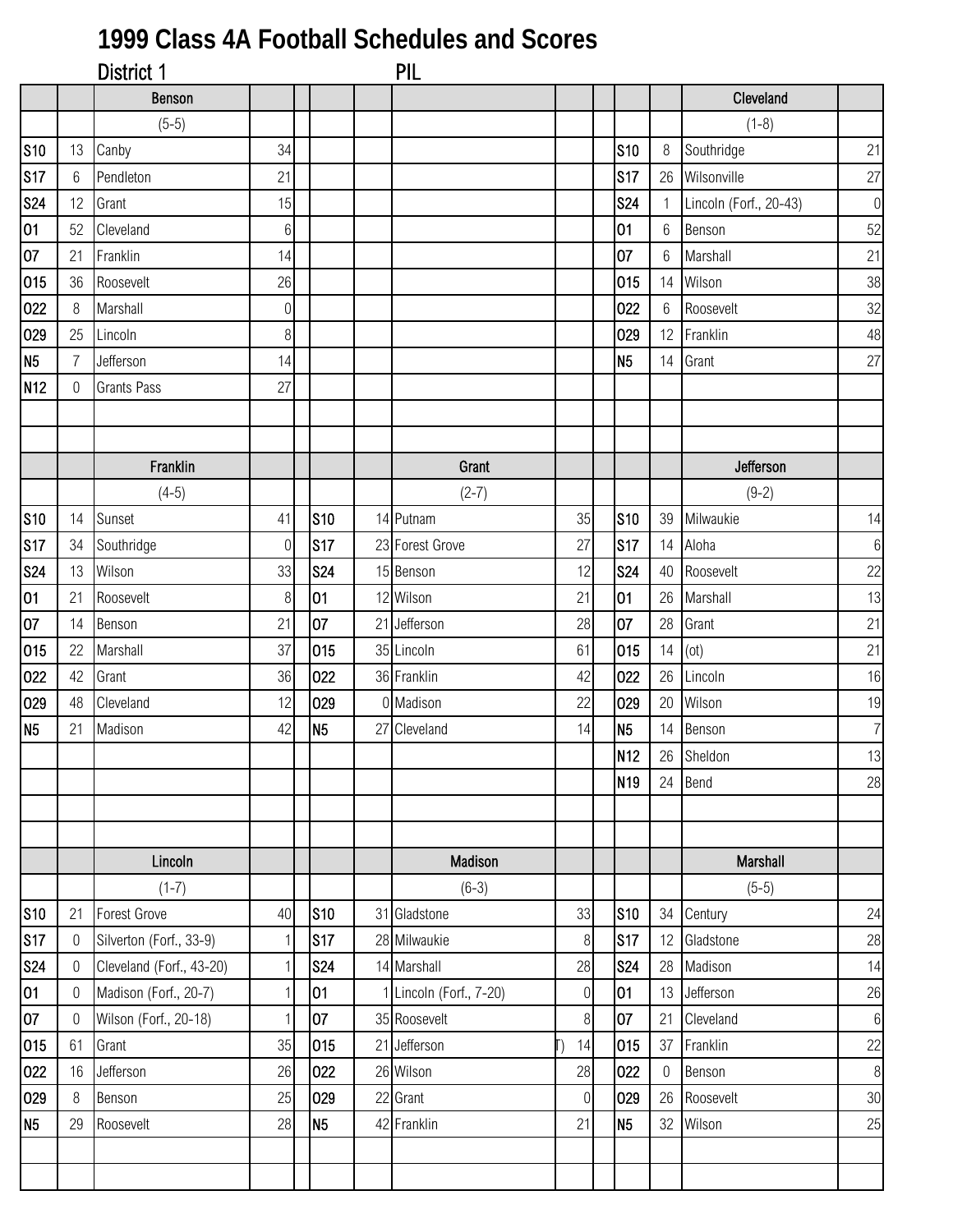|                 |         | Roosevelt                 |    |                 |                  |                |                 |                 | Wilson                   |                  |
|-----------------|---------|---------------------------|----|-----------------|------------------|----------------|-----------------|-----------------|--------------------------|------------------|
|                 |         | $(2-7)$                   |    |                 |                  |                |                 |                 | $(5-4)$                  |                  |
| <b>S10</b>      | 8       | Newberg                   | 45 |                 |                  |                | <b>S10</b>      | 12 <sup>1</sup> | Lakeridge                | 20               |
| <b>S17</b>      | 26      | Glencoe                   | 48 |                 |                  |                | S <sub>17</sub> | 14              | Jesuit                   | 28               |
| <b>S24</b>      | 22      | Jefferson                 | 40 |                 |                  |                | <b>S24</b>      | 33              | Franklin                 | 13               |
| 01              | 8       | Franklin                  | 21 |                 |                  |                | 01              | 21              | Grant                    | 13               |
| 07              | $\,8\,$ | Madison                   | 35 |                 |                  |                | 07              |                 | Lincoln (Forf., 18-20)   | $\boldsymbol{0}$ |
| 015             | 26      | Benson                    | 36 |                 |                  |                | 015             | 38              | Cleveland                | 14               |
| 022             | 31      | Cleveland                 | 6  |                 |                  |                | 022             | 28              | Madison                  | 26               |
| 029             | 30      | Marshall                  | 26 |                 |                  |                | 029             | 19              | Jefferson                | 20               |
| N <sub>5</sub>  | 28      | Lincoln                   | 29 |                 |                  |                | N <sub>5</sub>  | 25              | Marshall                 | 32               |
|                 |         |                           |    |                 |                  |                |                 |                 |                          |                  |
|                 |         | <b>District 2</b>         |    |                 | Metro            |                |                 |                 |                          |                  |
|                 |         | Aloha                     |    |                 | <b>Beaverton</b> |                |                 |                 | Century                  |                  |
|                 |         | $(2-7)$                   |    |                 | $(12-2)$         |                |                 |                 | $(2-7)$                  |                  |
| <b>S10</b>      | 0       | Oregon City (Forf., 14-6) | 1  | <b>S10</b>      | 35 Roseburg      | 14             | <b>S10</b>      | 24              | Marshall                 | 34               |
| S17             | 6       | Jefferson                 | 14 | S17             | 20 West Linn     | 28             | <b>S17</b>      | 21              | Oregon city              | $\overline{7}$   |
| <b>S24</b>      | 34      | Century                   | 13 | <b>S24</b>      | 0 Jesuit         | 16             | <b>S24</b>      | 13              | Aloha                    | 34               |
| 01              | 14      | Beaverton                 | 34 | 01              | 34 Aloha         | 14             | 01              | 14              | Westviewe                | 70               |
| 08              | 18      | Westview                  | 56 | 08              | 49 Glencoe       | 21             | 08              | $\overline{7}$  | Jesuit                   | 28               |
| 015             | 21      | Hillsboro                 | 20 | 015             | 27 Westview      | 7              | 015             | 0               | Sunset                   | 20               |
| 022             | 27      | Glencoe                   | 28 | 022             | 42 Sunset        | 13             | 022             | 22              | Hillsboro                | 25               |
| 029             | 12      | Sunset                    | 39 | 029             | 47 Century       | 7              | 029             | 7               | Beaverton                | 47               |
| N <sub>5</sub>  | 0       | Jesuit                    | 44 | N <sub>5</sub>  | 45 Hillsboro     | 20             | N <sub>5</sub>  | 35              | Glencoe                  | 21               |
|                 |         |                           |    | N <sub>12</sub> | 12 McNary        | $\mathbf 0$    | N <sub>12</sub> |                 |                          |                  |
|                 |         |                           |    | N <sub>19</sub> | 23 West Linn     | 16             | N <sub>19</sub> |                 |                          |                  |
|                 |         |                           |    | <b>N25</b>      | 24 Bend          | 10             | N <sub>25</sub> |                 |                          |                  |
|                 |         |                           |    | D <sub>4</sub>  | 50 Marshfield    | 17             | D <sub>4</sub>  |                 |                          |                  |
|                 |         |                           |    | D <sub>11</sub> | 20 Sprague       | $\overline{0}$ | D <sub>11</sub> |                 |                          |                  |
|                 |         |                           |    |                 |                  |                |                 |                 |                          |                  |
|                 |         | Glencoe                   |    |                 | Hillsboro        |                |                 |                 | Jesuit                   |                  |
|                 |         | $(6-4)$                   |    |                 | $(1-8)$          |                |                 |                 | $(10-1)$                 |                  |
| <b>S10</b>      | 27      | Lake Oswego               | 19 | <b>S10</b>      | 13 Hermiston     | 68             | <b>S10</b>      | 24              | Tigard                   | 20               |
| <b>S17</b>      | 48      | Roosevelt                 | 26 | S <sub>17</sub> | 7 Mountain View  | 47             | <b>S17</b>      | 28              | Wilson                   | 14               |
| <b>S24</b>      | 35      | Sunset                    | 10 | <b>S24</b>      | 14 Westview      | 51             | <b>S24</b>      |                 | 16 Beaverton             | $\boldsymbol{0}$ |
| 01              | 49      | Hillsboro                 | 21 | 01              | 21 Glencoe       | 49             | 01              | 49              | Sunset                   | $\,6\,$          |
| 08              | 21      | Beaverton                 | 49 | 08              | 7 Sunset         | 21             | 08              | 28              | Century                  | $\overline{7}$   |
| 015             | 24      | Jesuit                    | 27 | 015             | 20 Aloha         | 21             | 015             | 27              | Glencoe                  | 24               |
| 022             | 28      | Aloha                     | 27 | 022             | 25 Century       | 22             | 022             | 41              | Westview                 | $\overline{7}$   |
| 029             | 26      | Westview (0T)             | 23 | 029             | 14 Jesuit        | 55             | 029             | 55              | Hillsboro                | 14               |
| N <sub>5</sub>  | 21      | Century                   | 35 | N <sub>5</sub>  | 20 Beaverton     | 45             | N <sub>5</sub>  | 44              | Aloha                    | $\boldsymbol{0}$ |
| N <sub>12</sub> | 17      | Marshfield                | 21 |                 |                  |                | N <sub>12</sub> | 56              | <b>Hood River Valley</b> | $\mathbf 0$      |
|                 |         |                           |    |                 |                  |                | N <sub>19</sub> | 14              | Tigard                   | 21               |
|                 |         |                           |    |                 |                  |                |                 |                 |                          |                  |
|                 |         |                           |    |                 |                  |                |                 |                 |                          |                  |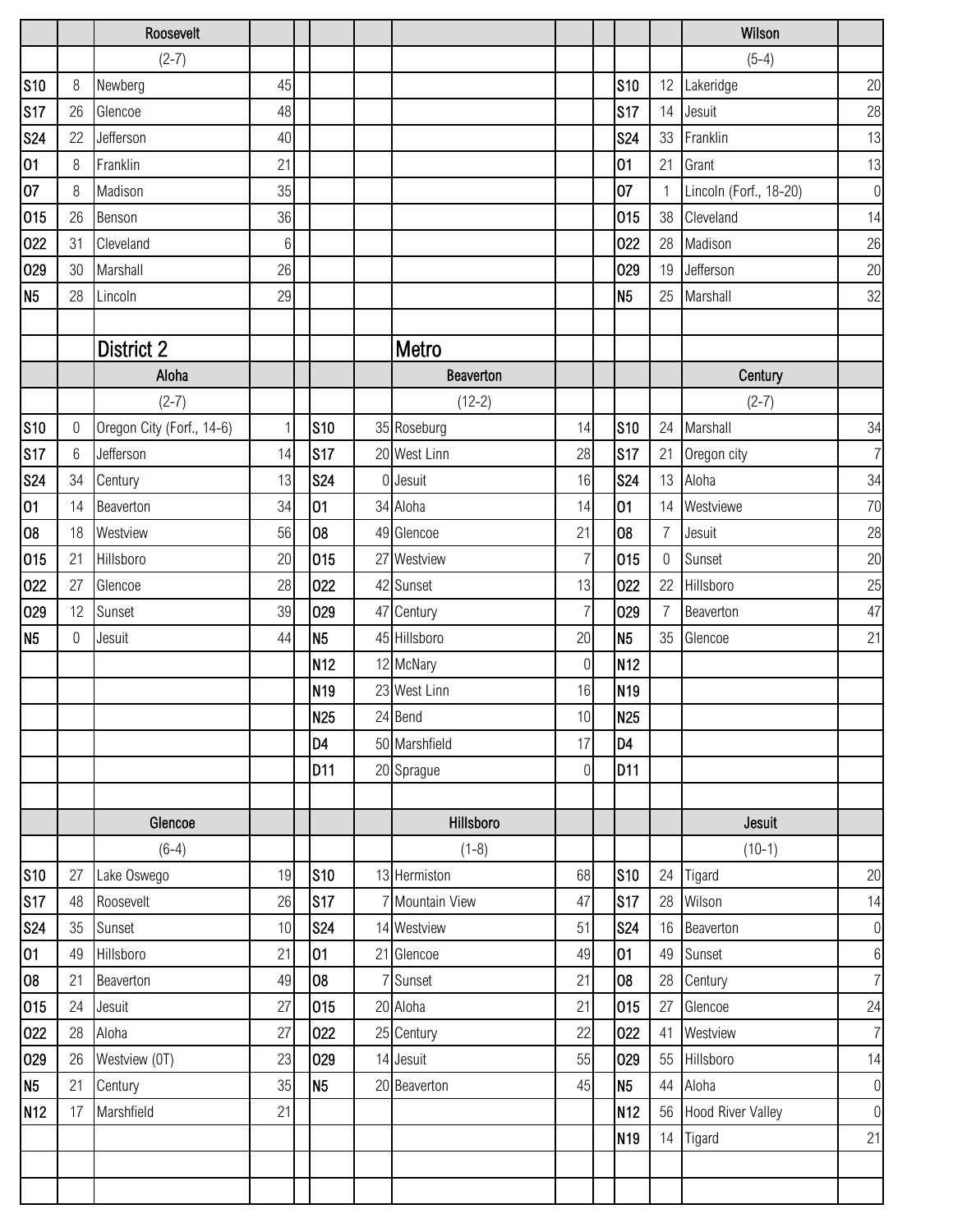|                |          | Southridge               |    |                 |    | <b>Sunset</b>        |                |                 |                | Westview                 |                |
|----------------|----------|--------------------------|----|-----------------|----|----------------------|----------------|-----------------|----------------|--------------------------|----------------|
|                |          |                          |    |                 |    | $(4-5)$              |                |                 |                | $(5-4)$                  |                |
| <b>S10</b>     | 21       | Cleveland                | 8  | <b>S10</b>      |    | 41 Franklin          | 14             | <b>S10</b>      | 23             | Silverton                | $\overline{0}$ |
| <b>S17</b>     | 0        | Franklin                 | 34 | <b>S17</b>      |    | 27 Tualatin          | 42             | S17             | 0              | Lakeridge                | $6\,$          |
| <b>S24</b>     | 10       | Camas-WA                 | 34 | <b>S24</b>      |    | 10 Glencoe           | 35             | <b>S24</b>      | 51             | Hillsboro                | 14             |
| 01             | 18       | Heritage-WA              | 7  | 01              | 61 | Jesuit               | 49             | 01              | 70             | Century                  | 14             |
| 08             | 10       | Centralia-WA             | 35 | 08              |    | 21 Hillsboro         | 7              | 08              | 56             | Aloha                    | 18             |
| 015            | 14       | David Douglas            | 25 | 015             |    | 20 Century           | 0              | 015             | 7              | Beaverton                | 27             |
| 022            | 31       | Gresham JV               | 18 | 022             |    | 13 Beaverton         | 42             | 022             | 7              | Jesuit                   | 41             |
| 029            |          | Fortuna-CA               |    | 029             |    | 39 Aloha             | 12             | 029             | 23             | Glencoe                  | $26\,$<br>DT)  |
| N <sub>5</sub> |          |                          |    | N <sub>5</sub>  |    | 12 Westview          | 14             | N <sub>5</sub>  | 14             | Sunset                   | 12             |
|                |          | Independent              |    |                 |    |                      |                |                 |                |                          |                |
|                |          |                          |    |                 |    |                      |                |                 |                |                          |                |
|                |          | District 3               |    |                 |    | Mt. Hood             |                |                 |                |                          |                |
|                |          | <b>Barlow</b>            |    |                 |    | Centennial           |                |                 |                | <b>Central Catholic</b>  |                |
|                |          | $(1-8)$                  |    |                 |    | $(4-5)$              |                |                 |                | $(9-3)$                  |                |
| <b>S10</b>     | 10       | <b>Dallas</b>            | 67 | S <sub>10</sub> |    | 35 Reynolds          | 18             | <b>S10</b>      | 35             | Crater                   | $\overline{0}$ |
| <b>S17</b>     | 12       | Central Catholic         | 28 | S17             |    | 6 Newberg            | 41             | <b>S17</b>      | 27             | Parkrose                 | $6\,$          |
| <b>S24</b>     | 28       | Parkrose                 | 22 | <b>S24</b>      |    | 21 Hood River Valley | 23             | <b>S24</b>      | 28             | Barlow                   | 12             |
| 01             | 0        | Gresham                  | 29 | 01              |    | 33 David Douglas     | 28             | 01              | 13             | Gresham                  | 21             |
| 07             | 14       | Sandy                    | 45 | 07              |    | 12 Central Catholic  | 34             | 07              | $\overline{7}$ | Sandy                    | 42             |
| 015            | 6        | Reynolds                 | 50 | 015             |    | 34 Parkrose          | 0              | 015             | 34             | Centennial               | 12             |
| 022            | 12       | Centennial               | 54 | 022             |    | 54 Barlow            | 12             | 022             | 22             | <b>Hood River Valley</b> | 14             |
| 029            | 14       | David Douglas            | 19 | 029             |    | 14 Sandy             | 34             | 029             | 28             | Reynolds                 | 7 <sup>1</sup> |
| N <sub>5</sub> | 15       | <b>Hood River Valley</b> | 55 | N5              |    | 6 Gresham            | 34             | N <sub>5</sub>  | 69             | David Douglas            | $\overline{0}$ |
|                |          |                          |    |                 |    |                      |                | N <sub>12</sub> | 14             | Silverton                | 7 <sup>1</sup> |
|                |          |                          |    |                 |    |                      |                | N <sub>19</sub> |                | 41 Lakeridge             | 23             |
|                |          |                          |    |                 |    |                      |                | <b>N25</b>      | 21             | Marshfield               | 24             |
|                |          |                          |    |                 |    |                      |                |                 |                |                          |                |
|                |          |                          |    |                 |    |                      |                |                 |                |                          |                |
|                |          | <b>David Douglas</b>     |    |                 |    | Gresham              |                |                 |                | <b>Hood River Valley</b> |                |
|                |          | $(2-7)$                  |    |                 |    | $(8-1)$              |                |                 |                | $(6-4)$                  |                |
| <b>S10</b>     | 7        | Gresham                  | 30 | S <sub>10</sub> |    | 30 David Douglas     | 7              | <b>S10</b>      | 16             | Sandy                    | 47             |
| <b>S17</b>     | 28       | Parkrose                 | 0  | <b>S17</b>      |    | 28 Hood River Valley | $9\,$          | S17             | 9              | Gresham                  | 28             |
| <b>S24</b>     | 14       | Sandy                    | 35 | <b>S24</b>      |    | 21 Central Catholic  | 13             | <b>S24</b>      | 23             | Centennial               | 21             |
| 01             | 28       | Centennial               | 33 | 01              |    | 29 Barlow            | $\mathbf 0$    | 01              | 28             | Reynolds                 | 26             |
| 07             | 14       | Reynolds                 | 20 | 07              |    | 61 Parkrose          | $\overline{0}$ | 07              | 16             | Hermiston                | 13             |
| 015            | 25       | Southridge               | 14 | 015             |    | 35 Sandy             | 28             | 015             | 14             | Central Catholic         | 22             |
| 022            | 14       | <b>Hood River Valley</b> | 54 | 022             |    | 28 Reynolds          | 14             | 022             | 54             | David Douglas            | 14             |
| 029            | 19       | <b>Barlow</b>            | 14 | 029             |    | 34 Centennial        | 6              | 029             | 61             | Parkrose                 | 16             |
| N <sub>5</sub> | $\Omega$ | Central Catholic         | 69 | N <sub>5</sub>  |    |                      |                | N <sub>5</sub>  | 55             | <b>Barlow</b>            | 15             |
|                |          |                          |    | N <sub>12</sub> |    | 19 South Albany      | 38             | N <sub>12</sub> | 0              | Jesuit                   | 56             |
|                |          |                          |    |                 |    |                      |                |                 |                |                          |                |
|                |          |                          |    |                 |    |                      |                |                 |                |                          |                |
|                |          |                          |    |                 |    |                      |                |                 |                |                          |                |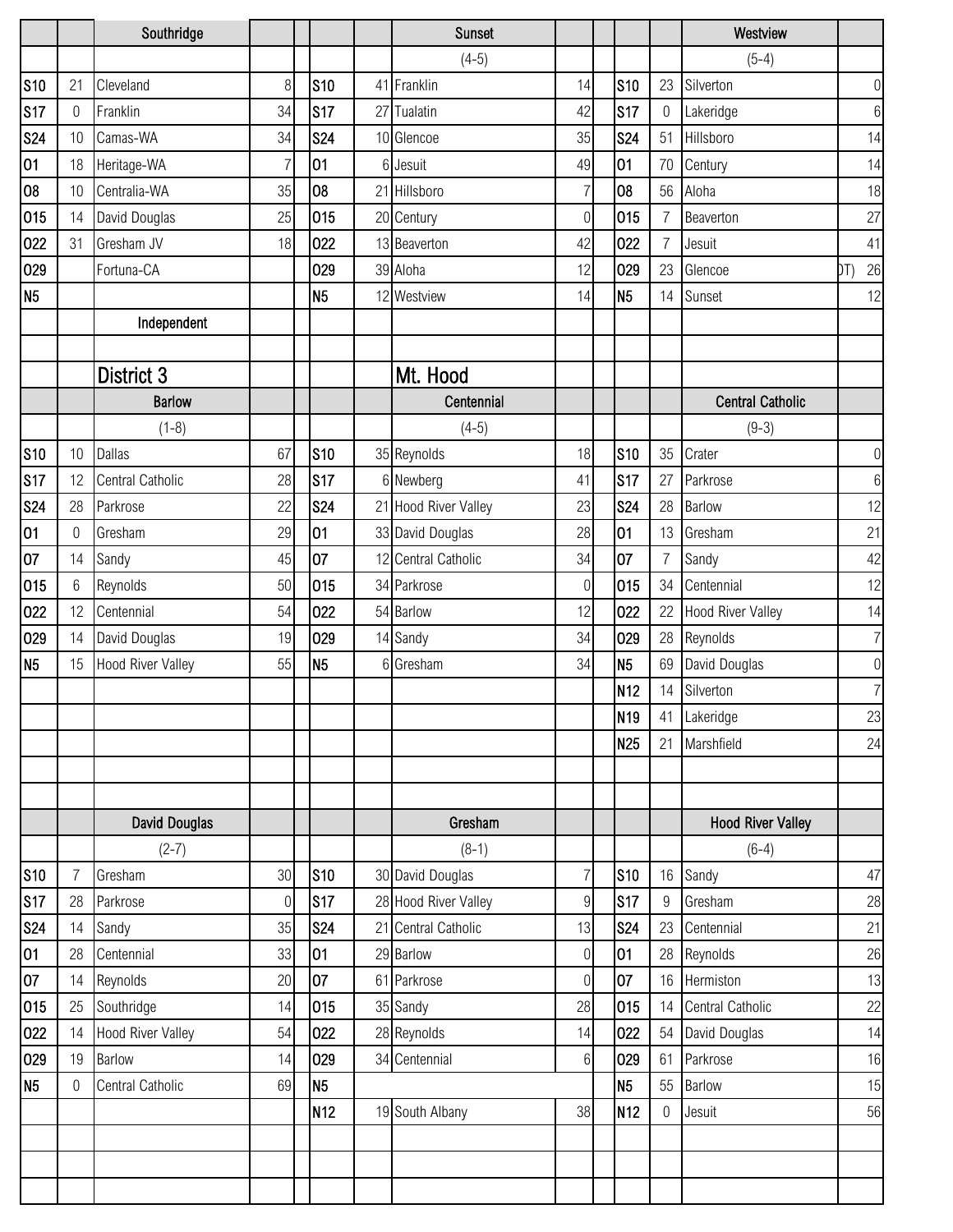|                 |                | Parkrose                 |                  |                | Reynolds             |             |                 |                 | Sandy                    |                  |
|-----------------|----------------|--------------------------|------------------|----------------|----------------------|-------------|-----------------|-----------------|--------------------------|------------------|
|                 |                | $(0-9)$                  |                  |                | $(3-6)$              |             |                 |                 | $(7-3)$                  |                  |
| <b>S10</b>      | 6              | Central Catholic         | 27               | S <sub>3</sub> | 13 Clackamas         | 21          | S <sub>3</sub>  | 7               | Pendleton                | 30               |
| <b>S17</b>      | 0              | David Douglas            | 28               | <b>S10</b>     | 18 Centennial        | 35          | <b>S10</b>      | 47              | <b>Hood River Valley</b> | 16               |
| <b>S24</b>      | 22             | <b>Barlow</b>            | 28               | <b>S17</b>     | 14 Sandy             | 35          | S17             | 35              | Reynolds                 | 14               |
| 01              | 0              | La Grande                | 35               | <b>S24</b>     | 26 Hood River Valley | 28          | <b>S24</b>      | 35              | David Douglas            | 14               |
| 07              | 0              | Gresham                  | 61               | 01             | 20 David Douglas     | 14          | 01              | 42              | Central Catholic         | $\overline{7}$   |
| 015             | 0              | Centennial               | 34               | 07             | 50 Barlow            | 6           | 07              | 45              | Barlow                   | 14               |
| 022             | 0              | Sandy                    | $\mathbf{1}$     | 015            | 7 Central Catholic   | 28          | 015             | 28              | Gresham                  | 35               |
| 029             | 16             | <b>Hood River Valley</b> | 61               | 022            | 14 Gresham           | 28          | 022             |                 | Parkrose (Forf.)         | $\boldsymbol{0}$ |
| N <sub>5</sub>  | 0              | Reynolds                 | 21               | 029            | 21 Parkrose          | $\mathbf 0$ | 029             | 34              | Centennial               | 14               |
|                 |                |                          |                  | N <sub>5</sub> |                      |             | N <sub>5</sub>  |                 |                          |                  |
|                 |                |                          |                  |                |                      |             | N <sub>12</sub> | $6\phantom{1}6$ | Bend                     | 28               |
|                 |                |                          |                  |                |                      |             |                 |                 |                          |                  |
|                 |                |                          |                  |                |                      |             |                 |                 |                          |                  |
|                 |                | District 4               |                  |                | <b>Three Rivers</b>  |             |                 |                 |                          |                  |
|                 |                | Clackamas                |                  |                | Gladstone            |             |                 |                 | Lake Oswego              |                  |
|                 |                | $(3-6)$                  |                  |                | $(4-5)$              |             |                 |                 | $(8-3)$                  |                  |
| S <sub>3</sub>  | 21             | Reynolds                 | 13               | <b>S10</b>     | 33 Madison           | 31          | <b>S10</b>      | 19              | Glencoe                  | 27               |
| <b>S10</b>      | 8              | <b>Crook County</b>      | 21               | <b>S17</b>     | 28 Marshall          | 12          | <b>S17</b>      | 33              | Canby                    | 20               |
| <b>S17</b>      | 34             | Milwaukie                | 18               | <b>S24</b>     | 8 Putnam             | 33          | <b>S24</b>      | 40              | Oregon City              | $\boldsymbol{0}$ |
| <b>S24</b>      | 12             | Lake Oswego              | 44               | 01             | 0 West Linn          | 37          | 01              | 44              | Clackamas                | 12               |
| 01              | 26             | Oregon City              | 31               | 07             | 50 Milwaukie         | 6           | 07              | 28              | Lakeridge                | 15               |
| 07              | 31             | Putnam                   | 14               | 015            | 19 Oregon City       | 20          | 015             | 35              | West Linn                | 55               |
| 015             | 13             | Lakeridge                | 42               | 022            | 19 Lake Oswego       | 20          | 022             | 20              | Gladstone                | 19               |
| 022             | $\overline{0}$ | <b>West Linn</b>         | 35               | 029            | 0 Lakeridge          | 22          | 029             | 38              | Milwaukie                | 13               |
| 029             |                |                          |                  | N <sub>5</sub> | 33 Clackamas         | 26          | N <sub>5</sub>  | 43              | Putnam                   | 12               |
| N <sub>5</sub>  | 26             | Gladstone                | 33               |                |                      |             | N <sub>12</sub> | 29              | Churchill                | 27               |
|                 |                |                          |                  |                |                      |             | N <sub>19</sub> | 40              | <b>Mountain View</b>     | 58               |
|                 |                |                          |                  |                |                      |             |                 |                 |                          |                  |
|                 |                |                          |                  |                |                      |             |                 |                 |                          |                  |
|                 |                | Lakeridge                |                  |                |                      |             |                 |                 | Milwaukie                |                  |
|                 |                | $(7-4)$                  |                  |                |                      |             |                 |                 | $(0-9)$                  |                  |
| <b>S10</b>      | 20             | Wilson                   | 12               |                |                      |             | <b>S10</b>      | 14              | Jefferson                | 39               |
| S17             | 6              | Westview                 | $\boldsymbol{0}$ |                |                      |             | S17             | 8               | Madison                  | 28               |
| <b>S24</b>      | 20             | West Linn (ot)           | 21               |                |                      |             | <b>S24</b>      | 18              | Clackamas                | 34               |
| 01              | 43             | Putnam                   | 12               |                |                      |             | 01              | 0               | Oregon City              | 36               |
| 07              | 15             | Lake Oswego              | 28               |                |                      |             | 07              | $\overline{0}$  | Gladstone                | 50               |
| 015             | 42             | Milwaukie                | 14               |                |                      |             | 015             | 14              | Lakeridge                | 42               |
| 022             | 42             | Clackamas                | 13               |                |                      |             | 022             | $\mathbf 0$     | Putnam                   | 21               |
| 029             | 22             | Gladstone                | $\boldsymbol{0}$ |                |                      |             | 029             |                 | 13 Lake Oswego           | 38               |
| N <sub>5</sub>  | $\overline{7}$ | Oregon City              | 18               |                |                      |             | N <sub>5</sub>  | $\theta$        | West Linn                | 40               |
| N <sub>12</sub> | 15             | Roseburg                 | 14               |                |                      |             |                 |                 |                          |                  |
| N <sub>19</sub> | 23             | Central Catholic         | 41               |                |                      |             |                 |                 |                          |                  |
|                 |                |                          |                  |                |                      |             |                 |                 |                          |                  |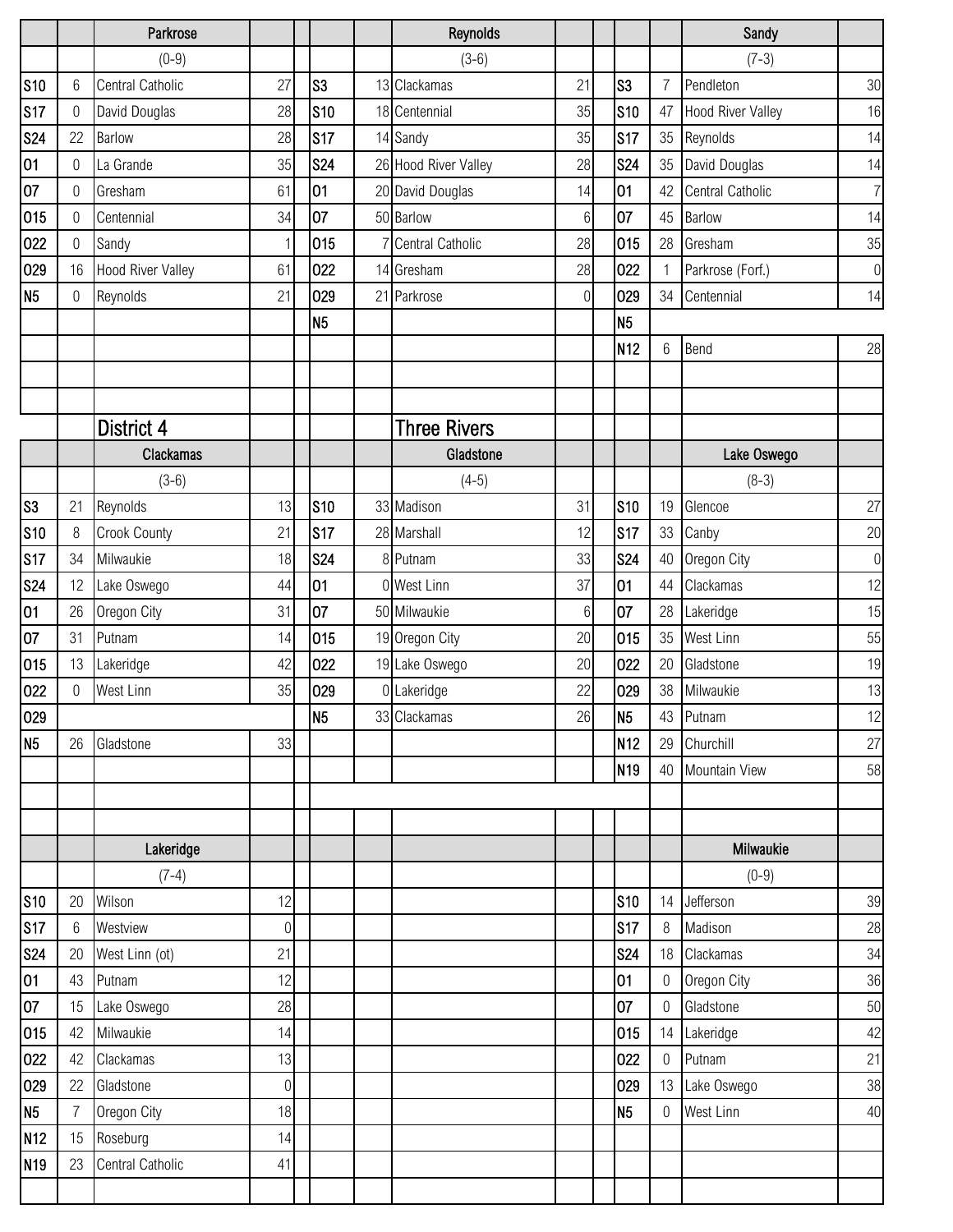|                 |                | <b>Oregon City</b>  |                  |                 | Putnam                |                  |                 |    | <b>West Linn</b> |                |
|-----------------|----------------|---------------------|------------------|-----------------|-----------------------|------------------|-----------------|----|------------------|----------------|
|                 |                | $(6-4)$             |                  |                 | $(3-6)$               |                  |                 |    |                  |                |
| <b>S10</b>      | $\mathbf{1}$   | Aloha (Forf., 6-14) | $\overline{0}$   | <b>S10</b>      | 35 Grant              | 14               | <b>S10</b>      | 28 | Beaverton        | 20             |
| <b>S17</b>      | $\overline{7}$ | Century             | 21               | <b>S17</b>      | 22 McMinnville        | 46               | <b>S17</b>      | 36 | Tigard           | 59             |
| <b>S24</b>      | 0              | Lake Oswego         | 40               | <b>S24</b>      | 33 Gladstone          | 8                | <b>S24</b>      | 21 | Lakeridge (ot)   | 20             |
| 01              | 36             | Milwaukie           | 0                | 01              | 12 Lakeridge          | 43               | 01              | 37 | Gladstone        | $\overline{0}$ |
| 07              | 31             | Clackamas           | 26               | 07              | 6 West Linn           | 34               | 107             | 34 | Putnam           | $6 \,$         |
| 015             | 20             | Gladstone           | 19               | 015             | 14 Clackamas          | 31               | 015             | 55 | Lake Oswego      | 35             |
| 022             | 7              | <b>West Linn</b>    | 35               | 022             | 21 Milwaukie          | $\mathbf 0$      | 022             | 35 | Oregon City      | 7 <sup>1</sup> |
| 029             | 42             | Putnam              | 30               | 029             | 30 Oregon City        | 42               | 029             | 35 | Clackamas        | $\overline{0}$ |
| N <sub>5</sub>  | 18             | Lakeridge           | 7                | N <sub>5</sub>  | 12 Lake Oswego        | 43               | N <sub>5</sub>  | 40 | Milwaukie        | $\overline{0}$ |
| N12             | 6              | Tigard              | 49               |                 |                       |                  | N <sub>12</sub> | 28 | Ashland          | $6 \,$         |
|                 |                |                     |                  |                 |                       |                  | N <sub>19</sub> | 16 | Beaverton        | 23             |
|                 |                |                     |                  |                 |                       |                  |                 |    |                  |                |
|                 |                |                     |                  |                 | District 5 Midwestern |                  |                 |    |                  |                |
|                 |                | Churchill           |                  |                 | Marshfield            |                  |                 |    | North Bend       |                |
|                 |                | $(8-2)$             |                  |                 | $(12-1)$              |                  |                 |    | $(6-4)$          |                |
| <b>S10</b>      | 20             | Marshfield          | 21               | <b>S10</b>      | 21 Churchill          | 20               | S <sub>10</sub> | 41 | North Eugene     | 7 <sup>1</sup> |
| <b>S17</b>      | 35             | Sheldon             | $\mathbf 0$      | <b>S17</b>      | 28 Ashland            | $\boldsymbol{9}$ | <b>S17</b>      | 26 | Thurston         | 12             |
| <b>S24</b>      | 74             | South Eugene        | $\boldsymbol{0}$ | <b>S24</b>      | 49 Springfield        | 23               | <b>S24</b>      |    | Willamette       | 31             |
| 01              | 81             | North Bend          | $\overline{7}$   | 01              | 57 North Eugene       | $6\,$            | 01              | 7  | Churchill        | 81             |
| 07              | 46             | Thurston            | 14               | 07              | 24 Sheldon            | $\overline{0}$   | 08              | 27 | Klamath Union    | $6 \mid$       |
| 015             | 58             | Willamette          | 20               | 015             | 50 South Eugene       | 16               | 015             | 33 | Springfield      | 10             |
| 022             | 28             | Eagle Point         | 7                | 022             | 20 Thurston           | 7                | 022             | 20 | Sheldon          | 14             |
| 029             | 64             | Springfield         | 21               | 029             | 36 Willamette         | 26               | 029             | 17 | Thurston         | 16             |
| N <sub>5</sub>  | 69             | North Eugene        | $\boldsymbol{0}$ | N <sub>5</sub>  | 17 North Bend         | 8                | N <sub>5</sub>  | 8  | Marshfield       | 17             |
| N <sub>12</sub> | 27             | Lake Oswego         | 29               | N <sub>12</sub> | 21 Glencoe            | 17               | N <sub>12</sub> |    | 12 North Medford | ${\bf 56}$     |
|                 |                |                     |                  | N <sub>19</sub> | 41 McKay              | 14               |                 |    |                  |                |
|                 |                |                     |                  | N <sub>25</sub> | 24 Central Catholic   | 21               |                 |    |                  |                |
|                 |                |                     |                  | D <sub>1</sub>  | 17 Beaverton          | 50               |                 |    |                  |                |
|                 |                |                     |                  |                 |                       |                  |                 |    |                  |                |
|                 |                | North Eugene        |                  |                 | Sherldon              |                  |                 |    | South Eugene     |                |
|                 |                | $(1-8)$             |                  |                 | $(6-4)$               |                  |                 |    | $(4-5)$          |                |
| <b>S10</b>      | 7              | North Bend          | 41               | <b>S10</b>      | 13 Willamette         | $\overline{0}$   | <b>S10</b>      | 13 | Thurston         | 21             |
| <b>S17</b>      | 14             | Springfield         | 7                | <b>S17</b>      | 0 Churchill           | 35               | <b>S17</b>      | 20 | Willamette       | 17             |
| <b>S24</b>      | 0              | Thurston            | 25               | <b>S24</b>      | 28 Crater             | 14               | <b>S24</b>      | 0  | Churchill        | 74             |
| 01              | 6              | Marshfield          | 57               | 01              | 42 Springfield        | $\overline{7}$   | 01              | 32 | South Medford    | 12             |
| 07              | 0              | Willamette          | 34               | 07              | 0 Marshfield          | 24               | 107             | 35 | Springfield      | 21             |
| 015             | 6              | Sheldon             | 49               | 015             | 49 North Eugene       | 6                | 015             | 16 | Marshfield       | 50             |
| 022             | 17             | South Eugene        | 34               | 022             | 14 North Bend         | 20               | 022             | 34 | North Eugene     | 17             |
| 029             | 13             | South Medford       | 35               | 029             | 17 Thurston           | 16               | 029             |    | North Bend       | 14             |
| N <sub>5</sub>  | 0              | Churchill           | 69               | N <sub>5</sub>  | 24 South Eugene       | 7                | N <sub>5</sub>  |    | Sheldon          | 24             |
|                 |                |                     |                  | N <sub>12</sub> | 13 Jefferson          | 26               |                 |    |                  |                |
|                 |                |                     |                  |                 |                       |                  |                 |    |                  |                |
|                 |                |                     |                  |                 |                       |                  |                 |    |                  |                |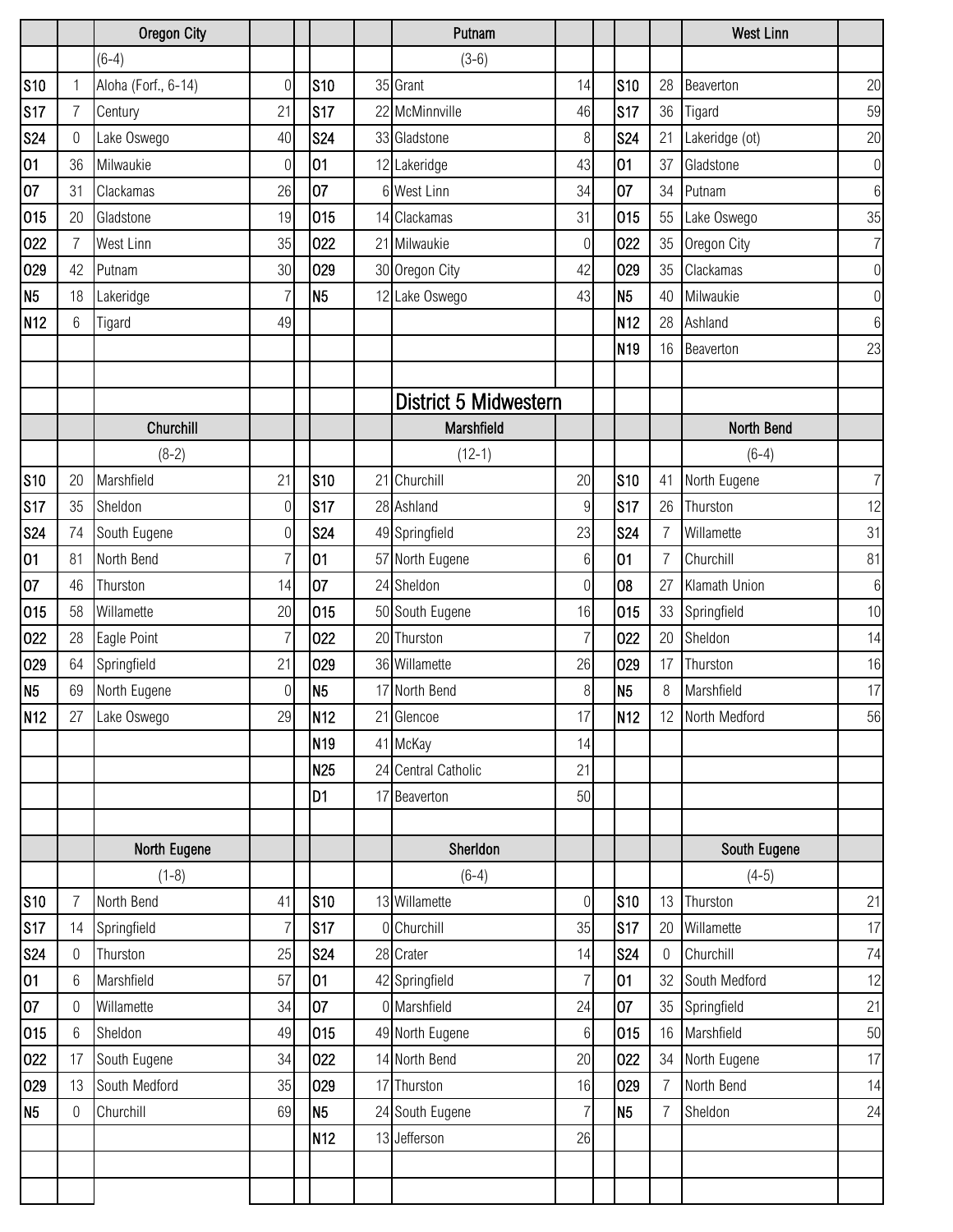|                 |                | Springfield          |                  |                | <b>Thurston</b>            |             |                 |                 | Willamette          |                  |
|-----------------|----------------|----------------------|------------------|----------------|----------------------------|-------------|-----------------|-----------------|---------------------|------------------|
|                 |                | $(0-9)$              |                  |                | $(4-5)$                    |             |                 |                 | $(4-5)$             |                  |
| <b>S10</b>      | 19             | Redmond              | 47               | <b>S10</b>     | 21 South Eugene            | 13          | S <sub>10</sub> | $\mathbf 0$     | Sheldon             | 13               |
| <b>S17</b>      | $\overline{7}$ | North Eugene         | 14               | S17            | 12 North Bend              | 26          | <b>S17</b>      | 17              | South Eugene        | 20               |
| <b>S24</b>      | 23             | Marshfield           | 49               | <b>S24</b>     | 25 North Eugene            | $\mathbf 0$ | <b>S24</b>      | 31              | North Bend          | $\overline{7}$   |
| 01              | 7              | Sheldon              | 42               | 01             | 14 Willamette              | 13          | 01              | 13              | Thurston            | 14               |
| 07              | 21             | South Eugene         | 35               | 07             | 14 Churchill               | 46          | 07              | 34              | North Eugene        | $\bf 0$          |
| 015             | 10             | North Bend           | 33               | 015            | 35 North Medford           | 56          | 015             | 20              | Churchill           | 58               |
| 022             | 7              | Willamette           | 50               | 022            | 7 Marshfield               | 20          | 022             | 50              | Springfield         | $\overline{7}$   |
| 029             | 21             | Churchill            | 64               | 029            | 16 Sheldon                 | 17          | 029             | 26              | Marshfield          | 36               |
| N <sub>5</sub>  | 0              | Thurston             | 28               | N <sub>5</sub> | 28 Springfield             | $\Omega$    | N <sub>5</sub>  | 19              | <b>Crook County</b> | $\boldsymbol{0}$ |
|                 |                |                      |                  |                |                            |             |                 |                 |                     |                  |
|                 |                |                      |                  |                |                            |             |                 |                 |                     |                  |
|                 |                |                      |                  |                | District 6 Southern Oregon |             |                 |                 |                     |                  |
|                 |                | Ashland              |                  |                | Crater                     |             |                 |                 | <b>Eagle Point</b>  |                  |
|                 |                | $(5-5)$              |                  |                | $(3-6)$                    |             |                 |                 | $(3-6)$             |                  |
| <b>S10</b>      | 0              | Roseburg             | 28               | S <sub>3</sub> | 0 Central Catholic         | 25          | <b>S10</b>      | $6\phantom{1}6$ | North Medford       | 40               |
| <b>S17</b>      | 9              | Marshfield           | 28               | <b>S10</b>     | 23 South Medford           | 10          | <b>S17</b>      | 21              | South Medford       | $6\,$            |
| <b>S24</b>      | 6              | <b>Grants Pass</b>   | 14               | <b>S17</b>     | 0 North Medford            | 21          | <b>S24</b>      | 0               | Mountain View       | 21               |
| 01              | 47             | Klamath Union        | $\overline{7}$   | <b>S24</b>     | 14 Sheldon                 | 28          | 01              | 26              | Crater              | $\overline{7}$   |
| 08              | 35             | South Medford        | 12               | 01             | 7 Eagle Point              | 26          | 08              | 14              | <b>Grants Pass</b>  | 24               |
| 015             | 41             | Redmond              | 40               | 08             |                            |             | 015             | 7               | Roseburg            | 49               |
| 022             | 14             | Crater               | 24               | 015            | 7 Grants Pass              | 23          | 022             |                 | Churchill           | 28               |
| 029             | 28             | Eagle Point          | 0                | 022            | 24 Ashland                 | 14          | 029             | $\Omega$        | Ashland             | 28               |
| N <sub>5</sub>  | 33             | North Medford        | 22               | 029            | 40 Klamath Union           | 6           | N <sub>5</sub>  | 44              | Klamath Union       | 6                |
| N <sub>12</sub> | 6              | West Linn            | 28               | N <sub>5</sub> | 0 Roseburg                 | 23          |                 |                 |                     |                  |
|                 |                |                      |                  |                |                            |             |                 |                 |                     |                  |
|                 |                |                      |                  |                |                            |             |                 |                 |                     |                  |
|                 |                | <b>Grants Pass</b>   |                  |                |                            |             |                 |                 | Klamath Union       |                  |
|                 |                | $(8-4)$              |                  |                |                            |             |                 |                 | $(1-8)$             |                  |
| <b>S10</b>      | 31             | <b>Crook County</b>  | $\boldsymbol{0}$ |                |                            |             | $s_{10}$        | 26              | Mazama              | 34               |
| <b>S17</b>      | 57             | Klamath Union        | 6                |                |                            |             | <b>S17</b>      | $6\phantom{1}6$ | <b>Grants Pass</b>  | 57               |
| <b>S24</b>      | 14             | Ashland              | 6                |                |                            |             | <b>S24</b>      | 6               | Roseburg            | 55               |
| 01              | 7              | Roseburg             | 35               |                |                            |             | 01              | 7               | Ashland             | 47               |
| 08              | 24             | Eagle Point          | 14               |                |                            |             | 08              | $6\phantom{1}6$ | North Bend          | 27               |
| 015             | 23             | Crater               | $\overline{7}$   |                |                            |             | 015             | 18              | South Medford       | $\overline{7}$   |
| 022             | $\sqrt{3}$     | Bend                 | 17               |                |                            |             | 022             | 16              | North Medford       | 61               |
| 029             | 21             | North Medford        | 31               |                |                            |             | 029             | 6               | Crater              | 40               |
| N <sub>5</sub>  | 7              | South Medford        | $\boldsymbol{0}$ |                |                            |             | N <sub>5</sub>  | 6               | Eagle Point         | 44               |
| N <sub>12</sub> | 27             | Benson               | $\boldsymbol{0}$ |                |                            |             |                 |                 |                     |                  |
| N <sub>19</sub> | 15             | South Albany         | 12               |                |                            |             |                 |                 |                     |                  |
| N <sub>25</sub> | 14             | <b>Mountain View</b> | 24               |                |                            |             |                 |                 |                     |                  |
|                 |                |                      |                  |                |                            |             |                 |                 |                     |                  |
|                 |                |                      |                  |                |                            |             |                 |                 |                     |                  |
|                 |                |                      |                  |                |                            |             |                 |                 |                     |                  |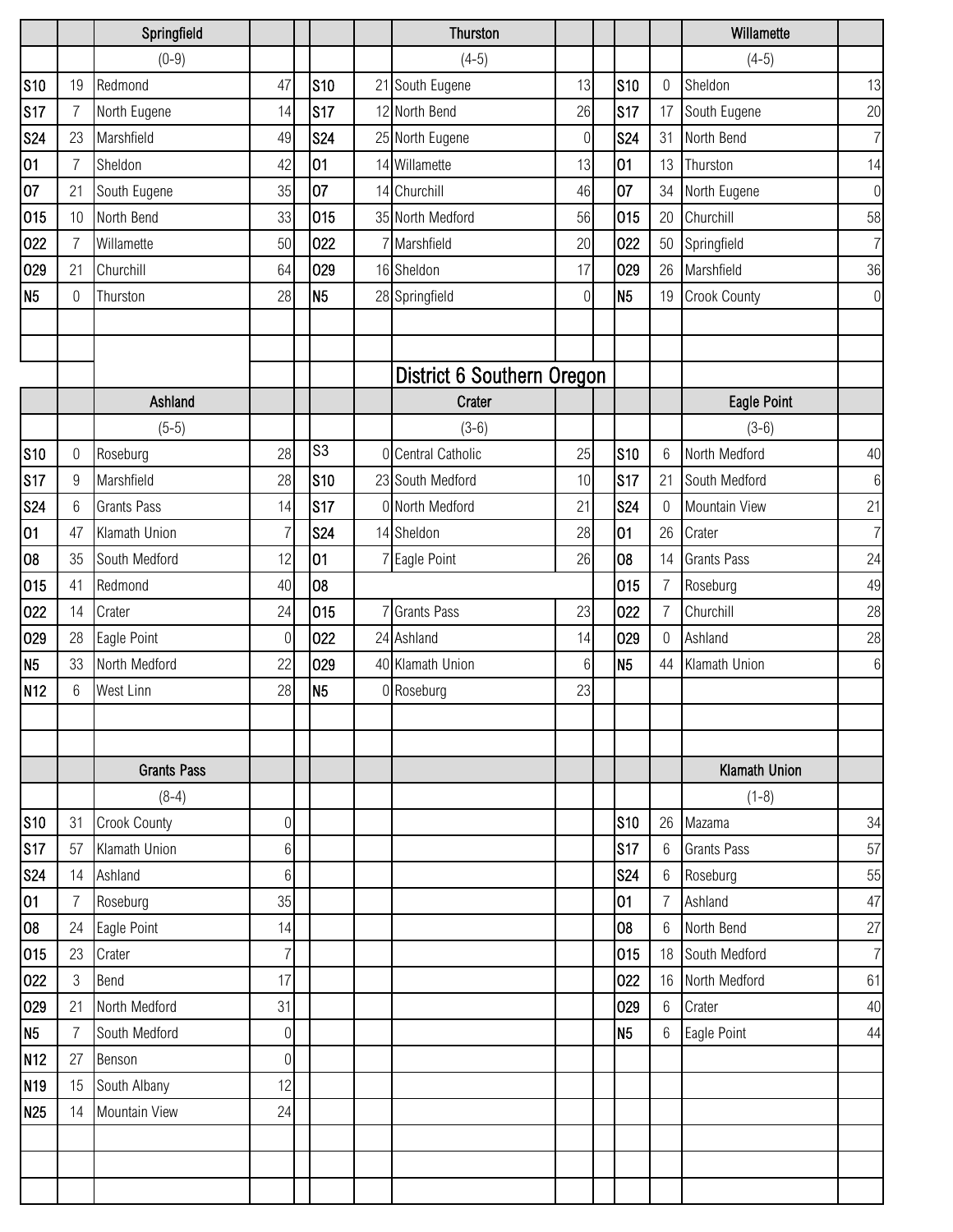|                 |    | North Medford            |                |                 | Roseburg         |                  |                 |                 | South Medford        |                  |
|-----------------|----|--------------------------|----------------|-----------------|------------------|------------------|-----------------|-----------------|----------------------|------------------|
|                 |    | $(8-3)$                  |                |                 | $(8-2)$          |                  |                 |                 | $(1-8)$              |                  |
| <b>S10</b>      | 40 | Eagle Point              | 6              | <b>S10</b>      | 14 Beaverton     | 35               | $s_{10}$        | 10              | Crater               | 23               |
| <b>S17</b>      | 21 | Crater                   | $\overline{0}$ | S17             | 28 Ashland       | 0                | <b>S17</b>      | $6\phantom{.}6$ | Eagle Point          | 21               |
| <b>S24</b>      | 40 | South Medford            | 7              | <b>S24</b>      | 34 Redmond       | 13               | <b>S24</b>      | 7               | North Medford        | 40               |
| 01              | 37 | Eureka-CA                | 13             | 01              | 55 Klamath Union | 6                | 01              | 12              | South Eugene         | 32               |
| 08              | 14 | Roseburg                 | 28             | 08              | 35 Granmts Pass  | $\overline{7}$   | 08              | 12              | Ashland              | 35               |
| 015             | 56 | Thurston                 | 35             | 015             | 28 North Medford | 14               | 015             | 7               | Klamath Union        | 18               |
| 022             | 61 | Klamath Union            | 16             | 022             | 49 Eagle Point   | 7                | 022             | $6\phantom{.}6$ | Roseburg             | 60               |
| 029             | 31 | <b>Grants Pass</b>       | 21             | 029             | 60 South Medford | 6                | 029             | 35              | North Eugene         | 13               |
| N <sub>5</sub>  | 22 | Ashland                  | 33             | N <sub>5</sub>  | 23 Crater        | 0                | N <sub>5</sub>  | 0               | <b>Grants Pass</b>   | $\overline{7}$   |
| N <sub>12</sub> | 56 | North Bend               | 12             | N <sub>12</sub> | 14 Lakeridge     | 15               |                 |                 |                      |                  |
| N <sub>19</sub> | 12 | Sprague                  | 20             |                 |                  |                  |                 |                 |                      |                  |
|                 |    |                          |                |                 |                  |                  |                 |                 |                      |                  |
|                 |    |                          |                |                 | District 7 IMC   |                  |                 |                 |                      |                  |
|                 |    | Bend                     |                |                 |                  |                  |                 |                 | <b>Crook County</b>  |                  |
|                 |    | $(10-2)$                 |                |                 |                  |                  |                 |                 | $(2-7)$              |                  |
| <b>S10</b>      | 52 | McMinnville              | 19             |                 |                  |                  | <b>S10</b>      | $\Omega$        | <b>Grants Pass</b>   | 31               |
| <b>S17</b>      | 34 | <b>Dallas</b>            | 12             |                 |                  |                  | S17             | 21              | Clackamas            | $\, 8$           |
| <b>S24</b>      | 43 | Pendleton                | 6              |                 |                  |                  | <b>S24</b>      | 44              | La Grande            | $\boldsymbol{0}$ |
| 01              | 26 | Redmond                  | 0              |                 |                  |                  | 01              | $\overline{7}$  | Pendleton            | 37               |
| 08              | 6  | Mountain View            | 21             |                 |                  |                  | 08              | 7               | Redmond              | 28               |
| 015             | 35 | La Grande                | 8              |                 |                  |                  | 015             | $\Omega$        | Mountain View        | 44               |
| 022             | 17 | <b>Grants Pass</b>       | 3              |                 |                  |                  | 022             | 14              | Hermiston            | 56               |
| 029             | 46 | <b>Crook County</b>      | $\overline{0}$ |                 |                  |                  | 029             | $\mathbf 0$     | Bend                 | 46               |
| N <sub>5</sub>  | 35 | Hermiston                | 27             |                 |                  |                  | N <sub>5</sub>  | $\Omega$        | Willamette           | 19               |
| N <sub>12</sub> | 28 | Sandy                    | $6\,$          |                 |                  |                  |                 |                 |                      |                  |
| N <sub>19</sub> | 28 | Jefferson                | 24             |                 |                  |                  |                 |                 |                      |                  |
| N <sub>25</sub> | 10 | Beaverton                | 24             |                 |                  |                  |                 |                 |                      |                  |
|                 |    |                          |                |                 |                  |                  |                 |                 |                      |                  |
|                 |    | Hermiston                |                |                 | La Grande        |                  |                 |                 | <b>Mountain View</b> |                  |
|                 |    | $(5-5)$                  |                |                 | $(2-7)$          |                  |                 |                 | $(10-3)$             |                  |
| <b>S10</b>      | 68 | Hillsboro                | 13             | <b>S10</b>      | 28 Baker         | $\mathbf 0$      | <b>S10</b>      |                 | 14 Tualatin          | 21               |
| S17             | 7  | Pullman-WA               | 21             | <b>S17</b>      | 0 Ontario        | 33               | <b>S17</b>      | 47              | Hillsboro            | $\overline{7}$   |
| <b>S24</b>      | 43 | Redmond                  | $\overline{0}$ | <b>S24</b>      | 0 Crook County   | 44               | <b>S24</b>      | 21              | Eagle Point          | $\boldsymbol{0}$ |
| 01              | 7  | Mountain View            | 44             | 01              | 35 Parkrose      | $\boldsymbol{0}$ | 01              | 44              | Hermiston            | $\overline{7}$   |
| 07              | 13 | <b>Hood River Valley</b> | 16             | 08              | 17 Pendleton     | 53               | 08              | 21              | Bend                 | $\,6\,$          |
| 015             | 35 | Pendleton                | 13             | 015             | 8 Bend           | 35               | 015             | 44              | <b>Crook County</b>  | $\boldsymbol{0}$ |
| 022             | 56 | <b>Crook County</b>      | 14             | 022             | 6 Mountain View  | 35               | 022             | 35              | La Grande            | $6\,$            |
| 029             | 41 | La Grande                | 16             | 029             | 16 Hermiston     | 42               | 029             | 19              | Redmond              | 20               |
| N <sub>5</sub>  | 27 | Bend                     | 35             | N <sub>5</sub>  | 21 Redmond       | 32               | N <sub>5</sub>  | 43              | Pendleton            | 29               |
| N <sub>12</sub> | 8  | McKay                    | 14             |                 |                  |                  | <b>N12</b>      | 41              | Newberg              | $\,6\,$          |
|                 |    |                          |                |                 |                  |                  | N <sub>19</sub> | 58              | Lake Oswego          | 40               |
|                 |    |                          |                |                 |                  |                  | N <sub>25</sub> | 24              | <b>Grants Pass</b>   | 14               |
|                 |    |                          |                |                 |                  |                  | D4              | 29              | Sprague              | $39\,$           |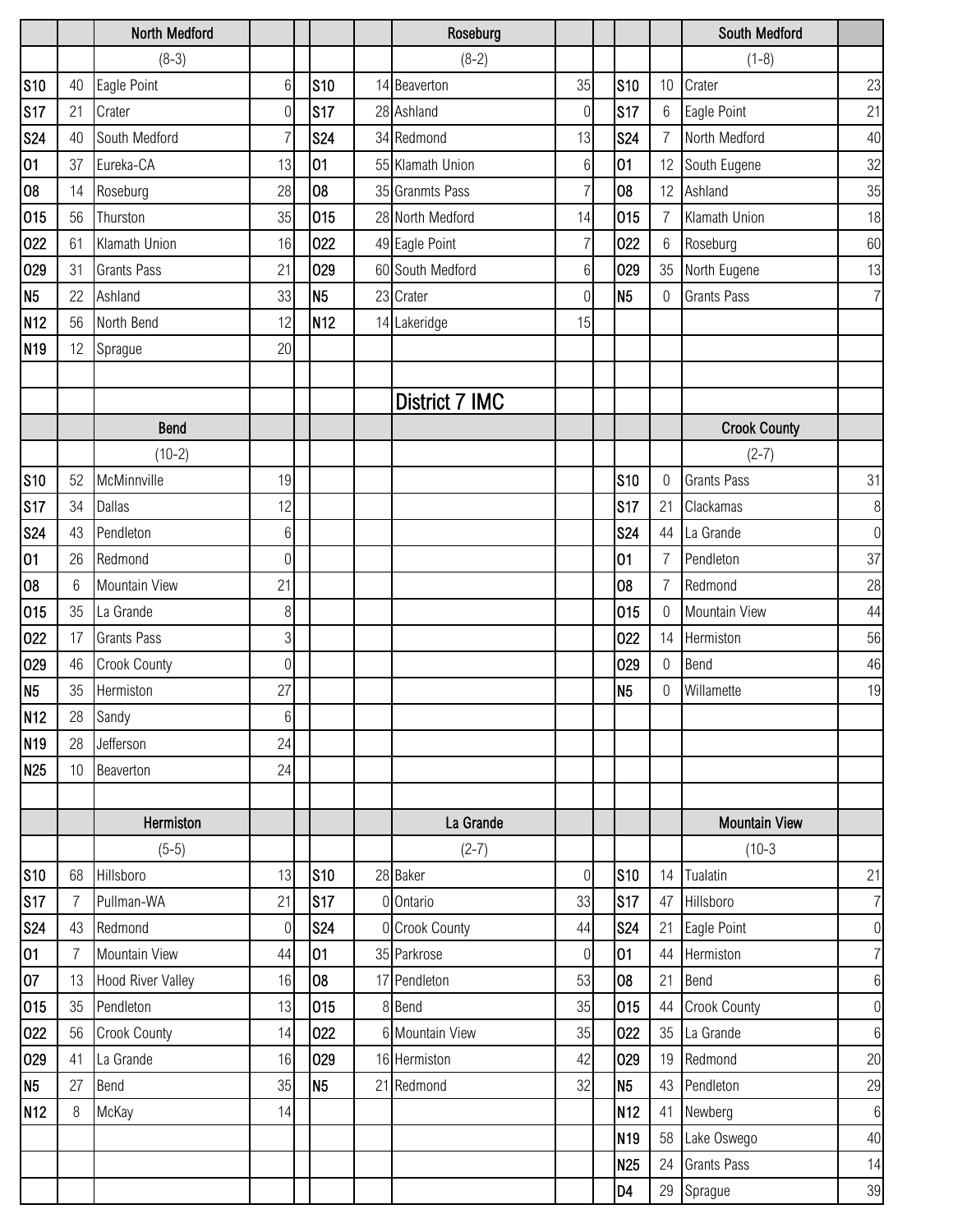|                 |                  | Pendleton                  |                  |                 |                          |                  |                 |                  | Redmond                |                  |
|-----------------|------------------|----------------------------|------------------|-----------------|--------------------------|------------------|-----------------|------------------|------------------------|------------------|
|                 |                  | $(5-4)$                    |                  |                 |                          |                  |                 |                  | $(4-5)$                |                  |
| S <sub>3</sub>  | 30               | Sandy                      | $\overline{7}$   |                 |                          |                  | <b>S10</b>      |                  | 47 Springfield         | 19               |
| <b>S10</b>      | 24               | Prosser-WA                 | 34               |                 |                          |                  | S17             |                  | 13 Roseburg            | 34               |
| S17             | 21               | Benson                     | 6                |                 |                          |                  | <b>S24</b>      | 0                | Hermiston              | 43               |
| <b>S24</b>      | 6                | Bend                       | 43               |                 |                          |                  | 01              | $\boldsymbol{0}$ | Bend                   | 26               |
| 01              | 37               | Crook County               | $\overline{7}$   |                 |                          |                  | 08              | 28               | Crook County           | $\overline{7}$   |
| 08              | 53               | La Grande                  | 17               |                 |                          |                  | 015             | 40               | Ashland                | 41               |
| 015             | 13               | Hermiston                  | 35               |                 |                          |                  | 022             | 34               | Pendleton              | 40               |
| 022             | 40               | Redmond                    | 34               |                 |                          |                  | 029             | 20               | Mountain View          | 19               |
| 029             | 29               | Mountain View              | 43               |                 |                          |                  | N <sub>5</sub>  |                  | 32 La Grande           | 21               |
| N <sub>5</sub>  |                  |                            |                  |                 |                          |                  |                 |                  |                        |                  |
|                 |                  |                            |                  |                 |                          |                  |                 |                  |                        |                  |
|                 |                  |                            |                  |                 | <b>District 8 Valley</b> |                  |                 |                  |                        |                  |
|                 |                  | Corvallis                  |                  |                 |                          |                  |                 |                  | <b>Crescent Valley</b> |                  |
|                 |                  | $(1-8)$                    |                  |                 |                          |                  |                 |                  | $(3-6)$                |                  |
| S <sub>10</sub> | $\mathbf{1}$     | North Salem (Forf., 20-39) | $\boldsymbol{0}$ |                 |                          |                  | S10             | 6                | McKay                  | 18               |
| <b>S17</b>      | $\overline{7}$   | McNary                     | 47               |                 |                          |                  | S17             | $\overline{2}$   | Lebanon                | 14               |
| <b>S24</b>      | 14               | South Albany               | 34               |                 |                          |                  | <b>S24</b>      | 27               | West Albany            | 15               |
| 01              | 12               | South Salem                | 29               |                 |                          |                  | 01              | $\mathbf 0$      | North Salem            | 12               |
| 07              | 26               | Sprague                    | 55               |                 |                          |                  | 07              | 0                | McNary                 | 28               |
| 015             | 14               | West Albany                | 14               |                 |                          |                  | 015             | 17               | South Albany           | 14               |
| 022             | $\boldsymbol{0}$ | McKay                      | 21               |                 |                          |                  | 022             | 23               | South Salem            | 53               |
| 029             | 30               | Lebanon (ot)               | 31               |                 |                          |                  | 029             | $\,8\,$          | Sprague                | 42               |
| N <sub>5</sub>  | 20               | Crescent Valley (ot)       | 27               |                 |                          |                  | N <sub>5</sub>  | 27               | Corvallis (ot)         | 20               |
|                 |                  |                            |                  |                 |                          |                  |                 |                  |                        |                  |
|                 |                  |                            |                  |                 |                          |                  |                 |                  |                        |                  |
|                 |                  | Lebanon                    |                  |                 | <b>McKay</b>             |                  |                 |                  | <b>McNary</b>          |                  |
|                 |                  | $(3-6)$                    |                  |                 | $(9-2)$                  |                  |                 |                  | $(7-3)$                |                  |
| <b>S10</b>      | 6                | <b>West Albany</b>         | 15               | <b>S10</b>      | 18 Crescent Valley       | 6                | <b>S10</b>      | 28               | Sprague                | $10$             |
| <b>S17</b>      | 14               | <b>Crescent Valley</b>     | $\overline{c}$   | S17             | 34 North Salem           | 13               | S17             | 47               | Corvallis              | $\overline{7}$   |
| <b>S24</b>      |                  | North Salem (Forf., 19-21) | $\boldsymbol{0}$ | <b>S24</b>      | 21 McNary                | 18               | <b>S24</b>      |                  | 18 McKay               | 21               |
| 01              | 21               | McNary                     | 52               | 01              | 19 South Albany          | 16               | 01              | 52               | Lebanon                | 21               |
| 07              | 28               | South Albany               | 48               | 08              | 19 South Salem           | $\overline{7}$   | 07              | 28               | <b>Crescent Valley</b> | $\,0\,$          |
| 015             | 15               | South Salem                | 26               | 015             | 0 Sprague                | 25               | 015             | 24               | North Salem            | 18               |
| 022             | 6                | Sprague                    | 61               | 022             | 21 Corvallis             | $\boldsymbol{0}$ | 022             | 41               | West Albany            | $\boldsymbol{6}$ |
| 029             | 31               | Corvallis (ot)             | 30               | 029             | 7 West Albany            | $6\phantom{.}$   | 029             | 14               | South Albany           | $16\,$           |
| N <sub>5</sub>  | $\overline{2}$   | McKay                      | 28               | N <sub>5</sub>  | 28 Lebanon               | $\overline{c}$   | N <sub>5</sub>  | 32               | South Salem            | $\overline{7}$   |
|                 |                  |                            |                  | N <sub>12</sub> | 14 Hermiston             | $\,8\,$          | N <sub>12</sub> | $\boldsymbol{0}$ | Beaverton              | 12               |
|                 |                  |                            |                  | N <sub>19</sub> | 14 Marshfield            | 41               |                 |                  |                        |                  |
|                 |                  |                            |                  |                 |                          |                  |                 |                  |                        |                  |
|                 |                  |                            |                  |                 |                          |                  |                 |                  |                        |                  |
|                 |                  |                            |                  |                 |                          |                  |                 |                  |                        |                  |
|                 |                  |                            |                  |                 |                          |                  |                 |                  |                        |                  |
|                 |                  |                            |                  |                 |                          |                  |                 |                  |                        |                  |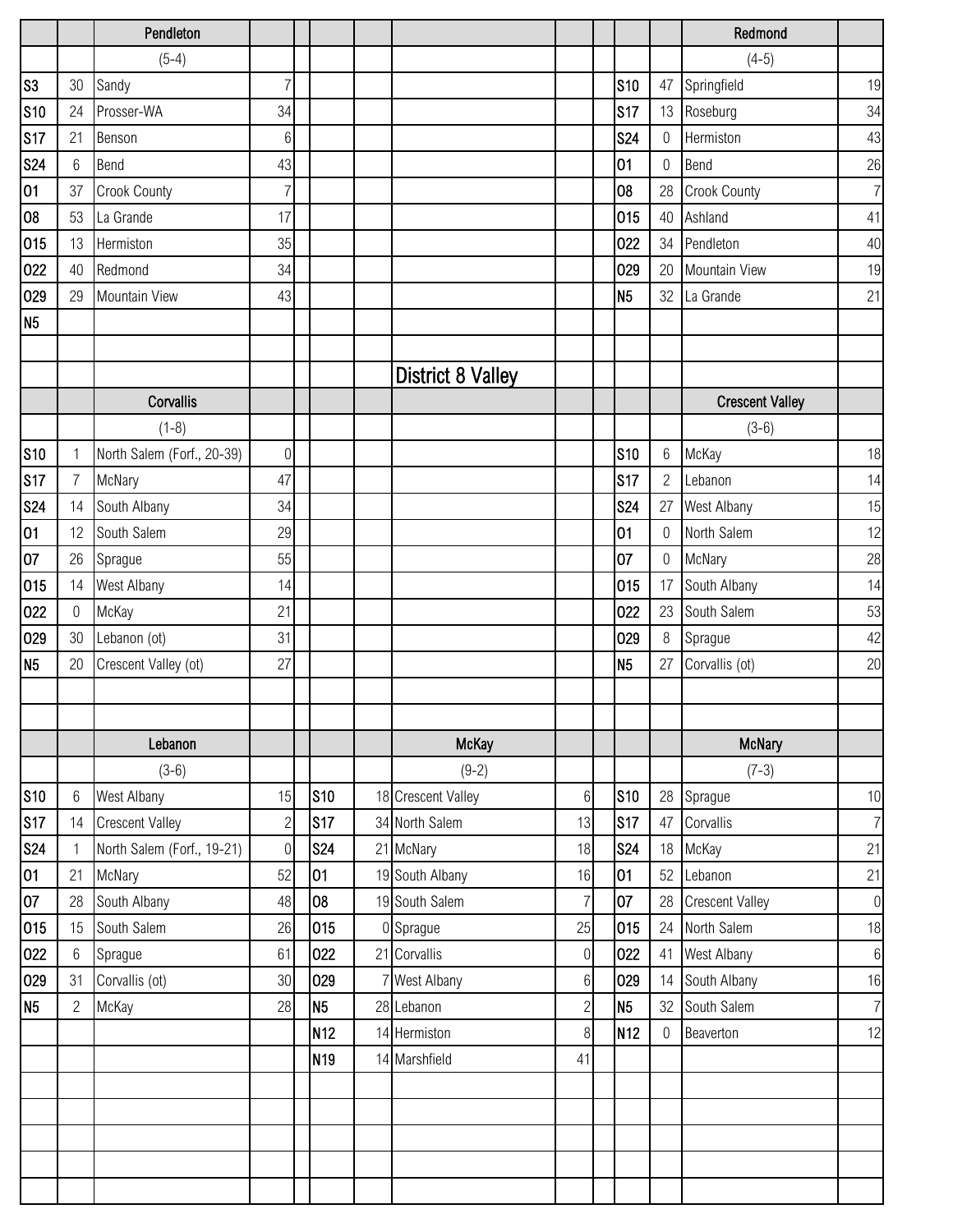|                 |                  | North Salem              |                  |                 | South Albany         |    |                |                  | South Salem            |                |
|-----------------|------------------|--------------------------|------------------|-----------------|----------------------|----|----------------|------------------|------------------------|----------------|
|                 |                  | $(1-8)$                  |                  |                 | $(7-4)$              |    |                |                  | $(5-4)$                |                |
| S <sub>10</sub> | 0                | Corvallis (Forf., 39-20) |                  | S <sub>10</sub> | 24 South Salem       | 19 | S10            | 19               | South Albany           | 24             |
| <b>S17</b>      | 13               | McKay                    | 34               | S17             | 7 Sprague            | 35 | <b>S17</b>     | 8                | West Albany            | 6              |
| <b>S24</b>      | 0                | Lebanon (Forf., 21-19)   |                  | <b>S24</b>      | 34 Corvallis         | 14 | <b>S24</b>     | 6                | Sprague                | 27             |
| 01              | 12               | <b>Crescent Valley</b>   | 0                | 01              | 16 McKay             | 19 | 01             | 29               | Corvallis              | 12             |
| 08              | 14               | West Albany              | 17               | 08              | 48 Lebanon           | 28 | 08             |                  | McKay                  | 19             |
| 015             | 18               | McNary                   | 24               | 015             | 14 Crescent Valley   | 17 | 015            | 26               | Lebanon                | 15             |
| 022             | 28               | South Albany             | 34               | 022             | 34 North Salem       | 28 | 022            | 53               | <b>Crescent Valley</b> | 23             |
| 029             | 6                | South Salem              | 28               | 029             | 16 McNary            | 14 | 029            | 28               | North Salem            | $6\,$          |
| N <sub>5</sub>  | 8                | Sprague                  | 42               | N <sub>5</sub>  | 37 West Albany       | 14 | N <sub>5</sub> | 7                | McNary                 | 32             |
|                 |                  |                          |                  | N <sub>12</sub> | 38 Gresham           | 19 |                |                  |                        |                |
|                 |                  |                          |                  | N <sub>19</sub> | 12 Grants Pass       | 15 |                |                  |                        |                |
|                 |                  |                          |                  |                 |                      |    |                |                  |                        |                |
|                 |                  |                          |                  |                 |                      |    |                |                  |                        |                |
|                 |                  | Sprague                  |                  |                 |                      |    |                |                  | <b>West Albany</b>     |                |
|                 |                  | $(12-2)$                 |                  |                 |                      |    |                |                  | $(3-6)$                |                |
| <b>S10</b>      | 10               | McNary                   | 28               |                 |                      |    | <b>S10</b>     | 15 <sup>15</sup> | Lebanon                | $6\phantom{.}$ |
| S17             | 35               | South Albany             | 7                |                 |                      |    | <b>S17</b>     | 6                | South Salem            | 8              |
| <b>S24</b>      | 27               | South Salem              | 6                |                 |                      |    | <b>S24</b>     | 15               | <b>Crescent Valley</b> | 27             |
| 01              | 70               | West Albany              | 34               |                 |                      |    | 01             | 34               | Sprague                | 70             |
| 07              | 55               | Corvallis                | 26               |                 |                      |    | 08             | 17               | North Salem            | 14             |
| 015             | 25               | McKay                    | $\boldsymbol{0}$ |                 |                      |    | 015            | 17               | Corvallis              | 14             |
| 022             | 61               | Lebanon                  | 6                |                 |                      |    | 022            | 6                | McNary                 | 41             |
| 029             | 42               | <b>Crescent Valley</b>   | 8                |                 |                      |    | 029            | 6                | McKay                  | 7              |
| N <sub>5</sub>  | 42               | North Salem              | 8                |                 |                      |    | N <sub>5</sub> | 14               | South Albany           | 37             |
| N <sub>12</sub> | 41               | Marshall                 | 8                |                 |                      |    |                |                  |                        |                |
| N <sub>19</sub> | 20               | North Medford            | 12               |                 |                      |    |                |                  |                        |                |
| N <sub>25</sub> | 35               | Tigard                   | 33               |                 |                      |    |                |                  |                        |                |
| D <sub>4</sub>  | 39               | <b>Mountain View</b>     | 29               |                 |                      |    |                |                  |                        |                |
| D <sub>11</sub> | $\boldsymbol{0}$ | Beaverton                | 20               |                 |                      |    |                |                  |                        |                |
|                 |                  |                          |                  |                 |                      |    |                |                  |                        |                |
|                 |                  | District 9               |                  |                 | Pac-8                |    |                |                  |                        |                |
|                 |                  | Canby                    |                  |                 | <b>Dallas</b>        |    |                |                  | <b>Forest Grove</b>    |                |
|                 |                  | $(1-8)$                  |                  |                 | $(4-5)$              |    |                |                  | $(6-3)$                |                |
| <b>S10</b>      | 34               | Benson                   | 13               | <b>S10</b>      | 67 Barlow            | 10 | <b>S10</b>     | 40               | Lincoln                | 21             |
| <b>S17</b>      | 20               | Lake Oswego              | 33               | <b>S17</b>      | 12 Bend              | 34 | S17            | 27               | Grant                  | 23             |
| <b>S24</b>      | 14               | Dallas                   | 17               | <b>S24</b>      | 17 Canby             | 14 | <b>S24</b>     |                  | 13 Newberg             | 35             |
| 01              | 19               | Tualatin                 | 35               | 01              | 28 Newberg           | 15 | 01             | 7                | Silverton              | 27             |
| 08              | 6                | Tigard                   | 67               | 08              | 25 Tualatin          | 31 | 08             | 20               | McMinnville            | 10             |
| 015             | 26               | <b>Forest Grove</b>      | 39               | 015             | 39 Tigard            | 49 | 015            | 39               | Canby                  | 26             |
| 022             | 34               | Newberg                  | 42               | 022             | 26 Forest Grove (ot) | 27 | 022            | 27               | Dallas (ot)            | 26             |
| 029             | 14               | McMinnville              | 24               | 029             | 22 Silverton         | 30 | 029            | 26               | Tigard                 | $44\,$         |
| N <sub>5</sub>  | 15               | Silverton                | 21               | N <sub>5</sub>  | 35 McMinnville       | 14 | N <sub>5</sub> | $\overline{7}$   | Tualatin               | 6              |
|                 |                  |                          |                  |                 |                      |    |                |                  |                        |                |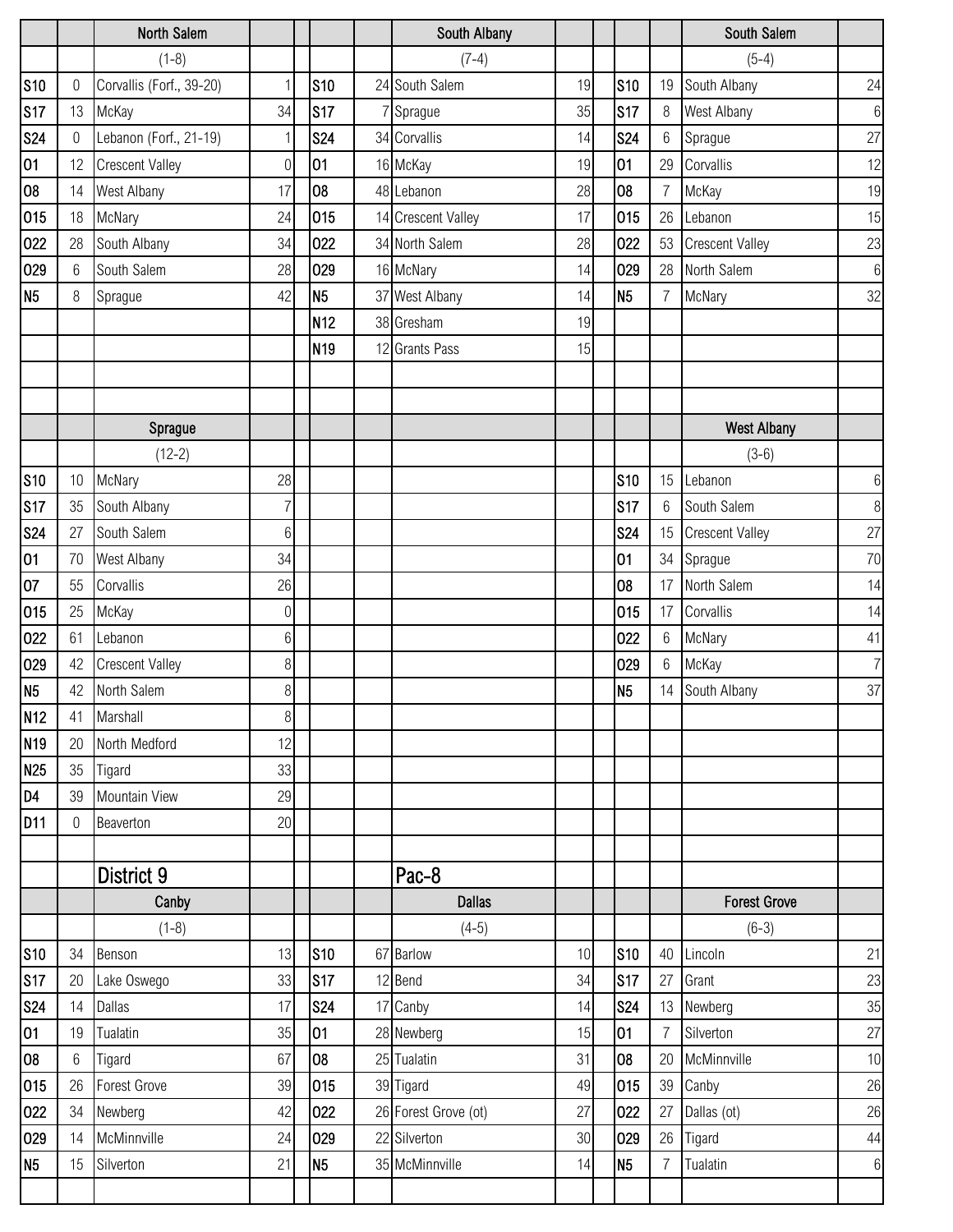|                 |                  | McMinnville           |                  |                 |                 |                  |                 |                 | Newberg             |        |
|-----------------|------------------|-----------------------|------------------|-----------------|-----------------|------------------|-----------------|-----------------|---------------------|--------|
|                 |                  | $(2-7)$               |                  |                 |                 |                  |                 |                 | $(6-4)$             |        |
| <b>S10</b>      | 19               | Bend                  | 52               |                 |                 |                  | <b>S10</b>      | 45              | Roosevelt           | 8      |
| S17             | 46               | Putnam                | 22               |                 |                 |                  | S <sub>17</sub> | 41              | Centennial          | 6      |
| <b>S24</b>      | 28               | Silverton             | 38               |                 |                 |                  | <b>S24</b>      | 35              | <b>Forest Grove</b> | 13     |
| 01              | 14               | Tigard                | 56               |                 |                 |                  | 01              | 15              | <b>Dallas</b>       | $28\,$ |
| 08              | $10\,$           | Forest Grove          | 20               |                 |                 |                  | 08              | 32              | Silverton           | 14     |
| 015             | 14               | Newberg               | 21               |                 |                 |                  | 015             | 21              | McMinnville         | 14     |
| 022             | $\overline{7}$   | Tualatin              | 21               |                 |                 |                  | 022             | 42              | Canby               | $34\,$ |
| 029             | 24               | Canby                 | 14               |                 |                 |                  | 029             | 21              | Tualatin            | 41     |
| N <sub>5</sub>  | 14               | Dallas                | 35               |                 |                 |                  | N <sub>5</sub>  | $\overline{7}$  | Tigard              | 48     |
|                 |                  |                       |                  |                 |                 |                  | N <sub>12</sub> | $6\phantom{.}6$ | Mountain View       | 41     |
|                 |                  |                       |                  |                 |                 |                  |                 |                 |                     |        |
|                 |                  |                       |                  |                 |                 |                  |                 |                 |                     |        |
|                 |                  | Silverton             |                  |                 | <b>Tigard</b>   |                  |                 |                 | <b>Tualatin</b>     |        |
|                 |                  | $(6-4)$               |                  |                 | $(10-2)$        |                  |                 |                 | $(6-3)$             |        |
| <b>S10</b>      | $\boldsymbol{0}$ | Westview              | 23               | S <sub>10</sub> | 20 Jesuit       | 24               | <b>S10</b>      | 21              | Mountain View       | 14     |
| S17             | $\mathbf{1}$     | Lincoln (Forf., 9-33) | $\boldsymbol{0}$ | <b>S17</b>      | 59 West Linn    | 36               | s <sub>17</sub> | 42              | Sunset              | $27\,$ |
| <b>S24</b>      | 38               | McMinnville           | 28               | <b>S24</b>      | 57 Tualatin     | 29               | <b>S24</b>      | 29              | Tigard              | 57     |
| 01              | 27               | Forest Grove          | 7                | 01              | 56 McMinnville  | 14               | 01              | 35              | Canby               | 19     |
| 08              | 14               | Newberg               | 32               | 08              | 67 Canby        | $6\,$            | 08              | 31              | Dallas              | $25\,$ |
| 015             | $20\,$           | Tualatin              | 14               | 015             | 49 Dallas       | 39               | 015             | 14              | Silverton           | $20\,$ |
| 022             | $\boldsymbol{0}$ | Tigard                | 35               | 022             | 35 Silverton    | $\boldsymbol{0}$ | 022             | 21              | McMinnville         | 7      |
| 029             | 30               | <b>Dallas</b>         | 22               | 029             | 44 Forest Grove | 26               | 029             | 41              | Newberg             | 21     |
| N <sub>5</sub>  | 21               | Canby                 | 15               | N <sub>5</sub>  | 48 Newberg      | $\overline{7}$   | N <sub>5</sub>  | $6\,$           | <b>Forest Grove</b> | 7      |
| N <sub>12</sub> | $\overline{7}$   | Central Catholic      | 14               | N <sub>12</sub> | 49 Oregon City  | $6 \mid$         |                 |                 |                     |        |
|                 |                  |                       |                  | N <sub>19</sub> | 21 Jesuit       | 14               |                 |                 |                     |        |
|                 |                  |                       |                  | N <sub>25</sub> | 33 Sprague      | 35               |                 |                 |                     |        |
|                 |                  |                       |                  |                 |                 |                  |                 |                 |                     |        |
|                 |                  |                       |                  |                 |                 |                  |                 |                 |                     |        |
|                 |                  |                       |                  |                 |                 |                  |                 |                 |                     |        |
|                 |                  |                       |                  |                 |                 |                  |                 |                 |                     |        |
|                 |                  |                       |                  |                 |                 |                  |                 |                 |                     |        |
|                 |                  |                       |                  |                 |                 |                  |                 |                 |                     |        |
|                 |                  |                       |                  |                 |                 |                  |                 |                 |                     |        |
|                 |                  |                       |                  |                 |                 |                  |                 |                 |                     |        |
|                 |                  |                       |                  |                 |                 |                  |                 |                 |                     |        |
|                 |                  |                       |                  |                 |                 |                  |                 |                 |                     |        |
|                 |                  |                       |                  |                 |                 |                  |                 |                 |                     |        |
|                 |                  |                       |                  |                 |                 |                  |                 |                 |                     |        |
|                 |                  |                       |                  |                 |                 |                  |                 |                 |                     |        |
|                 |                  |                       |                  |                 |                 |                  |                 |                 |                     |        |
|                 |                  |                       |                  |                 |                 |                  |                 |                 |                     |        |
|                 |                  |                       |                  |                 |                 |                  |                 |                 |                     |        |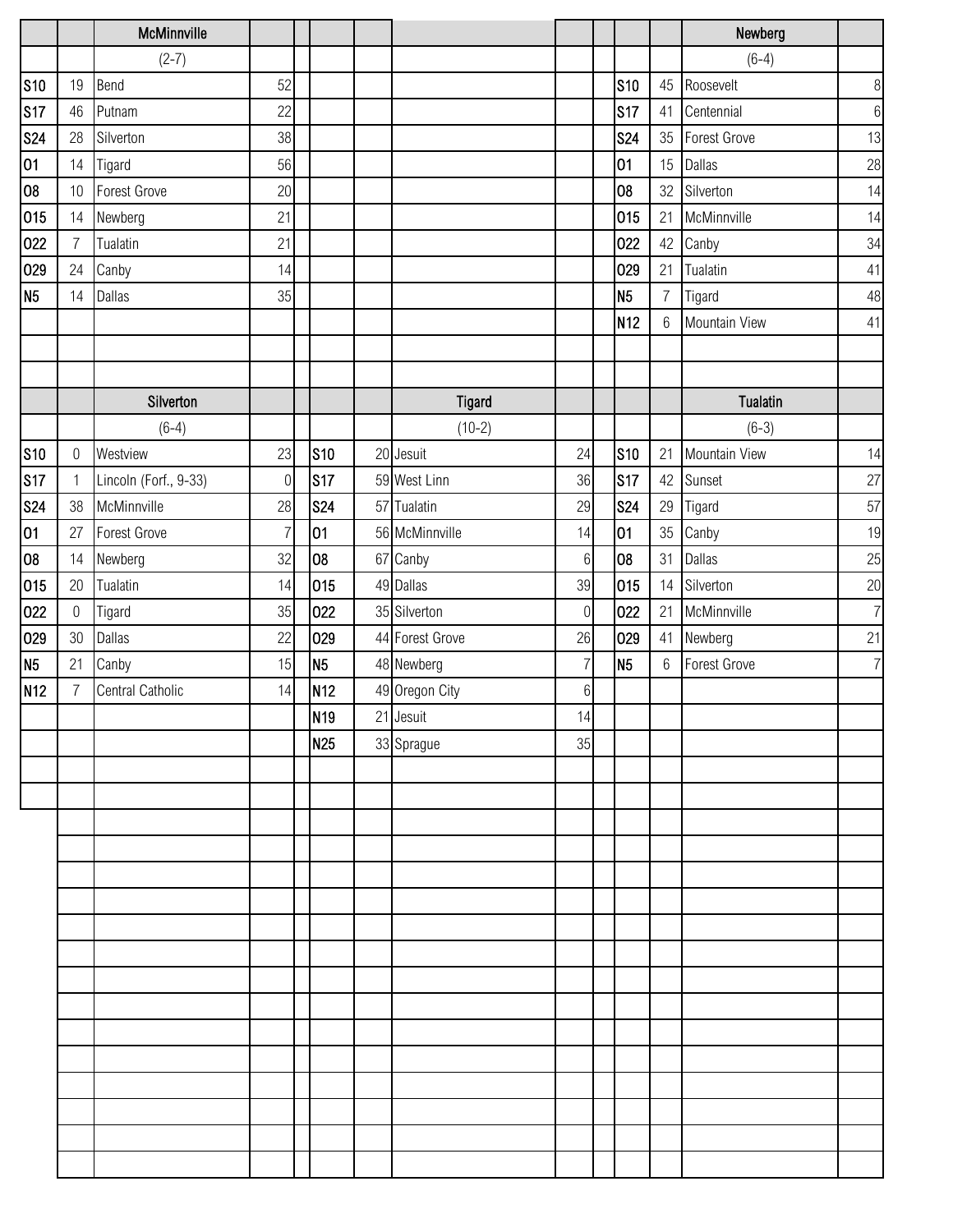|                 |    |                    |                  |                | 1999 Class 3A Football Schedules and Scores |    |                 |                |                         |                  |
|-----------------|----|--------------------|------------------|----------------|---------------------------------------------|----|-----------------|----------------|-------------------------|------------------|
|                 |    | District 1         |                  |                | Cowapa League                               |    |                 |                |                         |                  |
|                 |    | Astoria            |                  |                |                                             |    |                 |                | <b>Banks</b>            |                  |
|                 |    | $(5-4)$            |                  |                |                                             |    |                 |                | $(0-9)$                 |                  |
| <b>S10</b>      | 20 | Stayton (2 ot)     | 19               |                |                                             |    | <b>S10</b>      | 6              | Yamhill-Carlton         | 28               |
| <b>S17</b>      | 0  | Tillamook          | 34               |                |                                             |    | <b>S17</b>      | 10             | La Salle                | 27               |
| <b>S24</b>      | 25 | Rainier            | $\boldsymbol{0}$ |                |                                             |    | <b>S24</b>      | 7              | Scappoose               | 46               |
| 01              | 0  | Clatskanie         | $6\,$            |                |                                             |    | 01              | 7              | Madras                  | 42               |
| 07              | 8  | Scappoose          | 28               |                |                                             |    | 07              | 19             | Rainier                 | 21               |
| 015             | 44 | La Salle           | 23               |                |                                             |    | 015             | $6\,$          | Clatskanie              | 20               |
| 022             | 35 | <b>Banks</b>       | 14               |                |                                             |    | 022             | 14             | Astoria                 | 35               |
| 029             | 24 | Seaside            | $\boldsymbol{0}$ |                |                                             |    | 029             | 6              | St. Helens              | 28               |
| N <sub>5</sub>  | 6  | St. Helens         | $\overline{7}$   |                |                                             |    | N <sub>5</sub>  | 0              | Seaside                 | 36               |
|                 |    |                    |                  |                |                                             |    |                 |                |                         |                  |
|                 |    |                    |                  |                |                                             |    |                 |                |                         |                  |
|                 |    | Clatskanie         |                  |                | Rainier                                     |    |                 |                | St. Helens              |                  |
|                 |    | $(4-6)$            |                  |                | $(1-8)$                                     |    |                 |                | $(5-5)$                 |                  |
| S <sub>3</sub>  | 0  | Estacada           | 48               | <b>S10</b>     | 0 Sherwood                                  | 33 | <b>S10</b>      | 7              | <b>Battle Ground-WA</b> | 34               |
| <b>S10</b>      |    |                    |                  | <b>S17</b>     | 13 LaCenter-WA                              | 28 | S17             | 0              | Cascade                 | 34               |
| <b>S17</b>      | 34 | Molalla            | 28               | <b>S24</b>     | 0 Astoria                                   | 25 | <b>S24</b>      | 40             | Clatskanie              | 18               |
| <b>S24</b>      | 18 | St. Helens         | 40               | 01             | 6 St. Helens                                | 28 | 01              | 28             | Rainier                 | $6\,$            |
| 01              | 6  | Astoria            | $\mathbf 0$      | 07             | 21 Banks                                    | 19 | 07              | 7              | Sherwood                | 24               |
| 07              | 6  | Seaside            | 20               | 015            | 15 Scappoose                                | 57 | 015             | 44             | Seaside                 | 13               |
| 015             | 20 | <b>Banks</b>       | $6\,$            | 022            | 21 Seaside                                  | 37 | 022             | 7              | Scappoose               | 13               |
| 022             | 6  | Nooksack Valley-WA | 41               | 029            | 6 Pleasant Hill                             | 46 | 029             | 28             | <b>Banks</b>            | $6\,$            |
| 029             | 18 | Scappoose          | 44               | N <sub>5</sub> | 20 Clatskanie                               | 30 | N <sub>5</sub>  | $\overline{7}$ | Astoria                 | $6 \overline{6}$ |
| N <sub>5</sub>  | 30 | Rainier            | 20               |                |                                             |    | N <sub>12</sub> | 0              | <b>Burns</b>            | 36               |
| N <sub>12</sub> | 8  | Estacada           | 27               |                |                                             |    |                 |                |                         |                  |
|                 |    |                    |                  |                |                                             |    |                 |                |                         |                  |
|                 |    | Scappoose          |                  |                |                                             |    |                 |                | Seaside                 |                  |
|                 |    | $(10-2)$           |                  |                |                                             |    |                 |                | $(5-4)$                 |                  |
| <b>S10</b>      | 26 | Central            | $\boldsymbol{0}$ |                |                                             |    | S <sub>3</sub>  | 26             | Toledo                  | 12               |
| <b>S17</b>      | 21 | Sweet Home         | 22               |                |                                             |    | $s_{10}$        | 6              | Tillamook               | 27               |
| <b>S24</b>      | 46 | <b>Banks</b>       | $\overline{7}$   |                |                                             |    | <b>S17</b>      |                | 14 Woodburn             | $\overline{0}$   |
| 01              | 42 | Seaside            | 14               |                |                                             |    | <b>S24</b>      |                |                         |                  |
| 07              | 28 | Astoria            | $\, 8$           |                |                                             |    | 01              | 14             | Scappoose               | 42               |
| 015             | 57 | Rainier            | 15               |                |                                             |    | 07              | 20             | Clatskanie              | $6\,$            |
| 022             | 13 | St. Helens         | $\overline{7}$   |                |                                             |    | 015             | 13             | St. Helens              | $44\,$           |
| 029             | 44 | Clatskanie         | 18               |                |                                             |    | 022             | 37             | Rainier                 | 21               |
| N <sub>5</sub>  | 25 | Yamhill-Carlton    | $\boldsymbol{0}$ |                |                                             |    | 029             | 0              | Astoria                 | 24               |
| <b>N12</b>      | 31 | Ontario            | 30               |                |                                             |    | <b>N5</b>       | 36             | <b>Banks</b>            | $\overline{0}$   |
| N <sub>19</sub> | 13 | Siuslaw            | $\overline{7}$   |                |                                             |    |                 |                |                         |                  |
| N <sub>25</sub> | 27 | Sisters (ot)       | 33               |                |                                             |    |                 |                |                         |                  |
|                 |    |                    |                  |                |                                             |    |                 |                |                         |                  |
|                 |    |                    |                  |                |                                             |    |                 |                |                         |                  |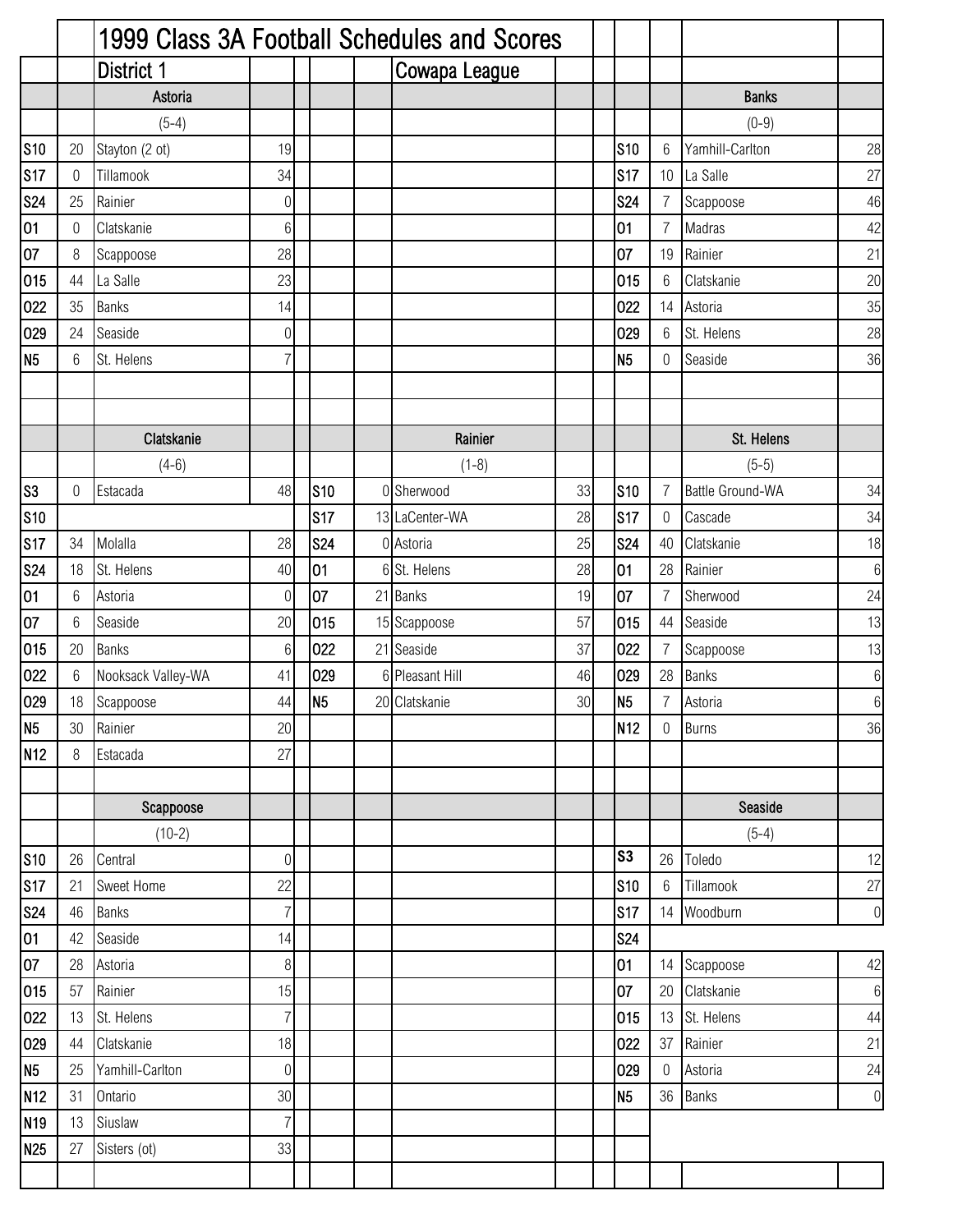|                 |                | <b>District 2</b> |                  |  | <b>Tri-Valley</b> |                 |                  |                    |                  |
|-----------------|----------------|-------------------|------------------|--|-------------------|-----------------|------------------|--------------------|------------------|
|                 |                | Estacada          |                  |  |                   |                 |                  | La Salle           |                  |
|                 |                | $(9-2)$           |                  |  |                   |                 |                  | $(4-5)$            |                  |
| S <sub>3</sub>  | 48             | Clatskanie        | $\boldsymbol{0}$ |  |                   | <b>S10</b>      | 21               | R. A. Long-WA (ot) | $20\,$           |
| <b>S10</b>      | 34             | Molalla           | $\boldsymbol{0}$ |  |                   | <b>S17</b>      | 27               | <b>Banks</b>       | $\,0\,$          |
| <b>S17</b>      | 20             | Stayton           | $\overline{0}$   |  |                   | <b>S24</b>      | $6\phantom{.}6$  | Sherwood           | 20               |
| <b>S24</b>      | 54             | Newport           | $\overline{7}$   |  |                   | 01              | 14               | Elmira             | 24               |
| 01              | 18             | Sherwood          | 21               |  |                   | 07              | 12               | The Dalles         | 32               |
| 07              | 35             | Wilsonville       | 0                |  |                   | 015             | 23               | Astoria            | 44               |
| 015             | 32             | Madras            | 19               |  |                   | 022             | 7                | Estacada           | 56               |
| 022             | 55             | La Salle          | $\overline{7}$   |  |                   | 029             | 34               | Wilsonville        | 14               |
| 029             | 42             | The Dalles        | $\boldsymbol{0}$ |  |                   | N <sub>5</sub>  | 32               | Madras             | 35               |
| N <sub>5</sub>  |                |                   |                  |  |                   |                 |                  |                    |                  |
| N <sub>12</sub> | 27             | Clatskanie        | 8                |  |                   |                 |                  |                    |                  |
| N <sub>19</sub> | 12             | <b>Sisters</b>    | 21               |  |                   |                 |                  |                    |                  |
|                 |                |                   |                  |  |                   |                 |                  |                    |                  |
|                 |                |                   |                  |  |                   |                 |                  |                    |                  |
|                 |                | Madras            |                  |  |                   |                 |                  | Sherwood           |                  |
|                 |                | $(4-5)$           |                  |  |                   |                 |                  | $(9-2)$            |                  |
| <b>S10</b>      | 20             | La Pine           | 19               |  |                   | <b>S10</b>      | 33               | Rainier            | $\boldsymbol{0}$ |
| <b>S17</b>      | 27             | <b>Burns</b>      | 28               |  |                   | <b>S17</b>      | 20               | Taft               | 13               |
| <b>S24</b>      | 7              | <b>Sisters</b>    | 41               |  |                   | <b>S24</b>      | 20               | La Salle           | $\,6\,$          |
| 01              | 51             | Wilsonville       | $\overline{0}$   |  |                   | 01              | 21               | Estacada           | 18               |
| 07              | 42             | <b>Banks</b>      | $\overline{7}$   |  |                   | 07              |                  | 24 St. Helens      | $\overline{7}$   |
| 015             | 19             | Estacada          | 32               |  |                   | 015             |                  | 12 The Dalles      | 13               |
| 022             | 13             | The Dalles        | 15               |  |                   | 022             |                  | 17 Tillamook (ot)  | 14               |
| 029             |                | 14 Sherwood       | 21               |  |                   | 029             |                  | 21 Madras          | 14               |
| N <sub>5</sub>  | 35             | La Salle          | 32               |  |                   | N <sub>5</sub>  |                  | 20 Wilsonville     | $\boldsymbol{0}$ |
|                 |                |                   |                  |  |                   | N <sub>12</sub> |                  | 13 Tillamook       | $\overline{7}$   |
|                 |                |                   |                  |  |                   | N <sub>19</sub> |                  | 14 Burns           | 20               |
|                 |                |                   |                  |  |                   |                 |                  |                    |                  |
|                 |                |                   |                  |  |                   |                 |                  |                    |                  |
|                 |                | The Dalles        |                  |  |                   |                 |                  | Wilsonville        |                  |
|                 |                | $(5-4)$           |                  |  |                   |                 |                  | $(2-7)$            |                  |
| <b>S10</b>      | 14             | Sisters           | 54               |  |                   | <b>S10</b>      |                  | 14 Woodburn        | 15               |
| <b>S17</b>      | 36             | Camas-WA          | $6\,$            |  |                   | S17             | 27               | Cleveland          | 26               |
| <b>S24</b>      | 14             | Marist            | 21               |  |                   | <b>S24</b>      | $\boldsymbol{0}$ | Madras             | 51               |
| 01              | 40             | Wilsonville       | 13               |  |                   | 01              |                  | 13 The Dalles      | 40               |
| 07              | 32             | La Salle          | 12               |  |                   | 07              | 0                | Estacada           | 35               |
| 015             | 13             | Sherwood          | 12               |  |                   | 015             |                  | 14 Waldport        | 10               |
| 022             | 15             | Madras            | 13               |  |                   | 022             | 8                | Junction City      | 58               |
| 029             | $\overline{7}$ | Philomath         | 34               |  |                   | 029             |                  | 14 La Salle        | 34               |
| N <sub>5</sub>  | $\overline{0}$ | Estacada          | 42               |  |                   | N <sub>5</sub>  | $\mathbf 0$      | Sherwood           | $20\,$           |
|                 |                |                   |                  |  |                   |                 |                  |                    |                  |
|                 |                |                   |                  |  |                   |                 |                  |                    |                  |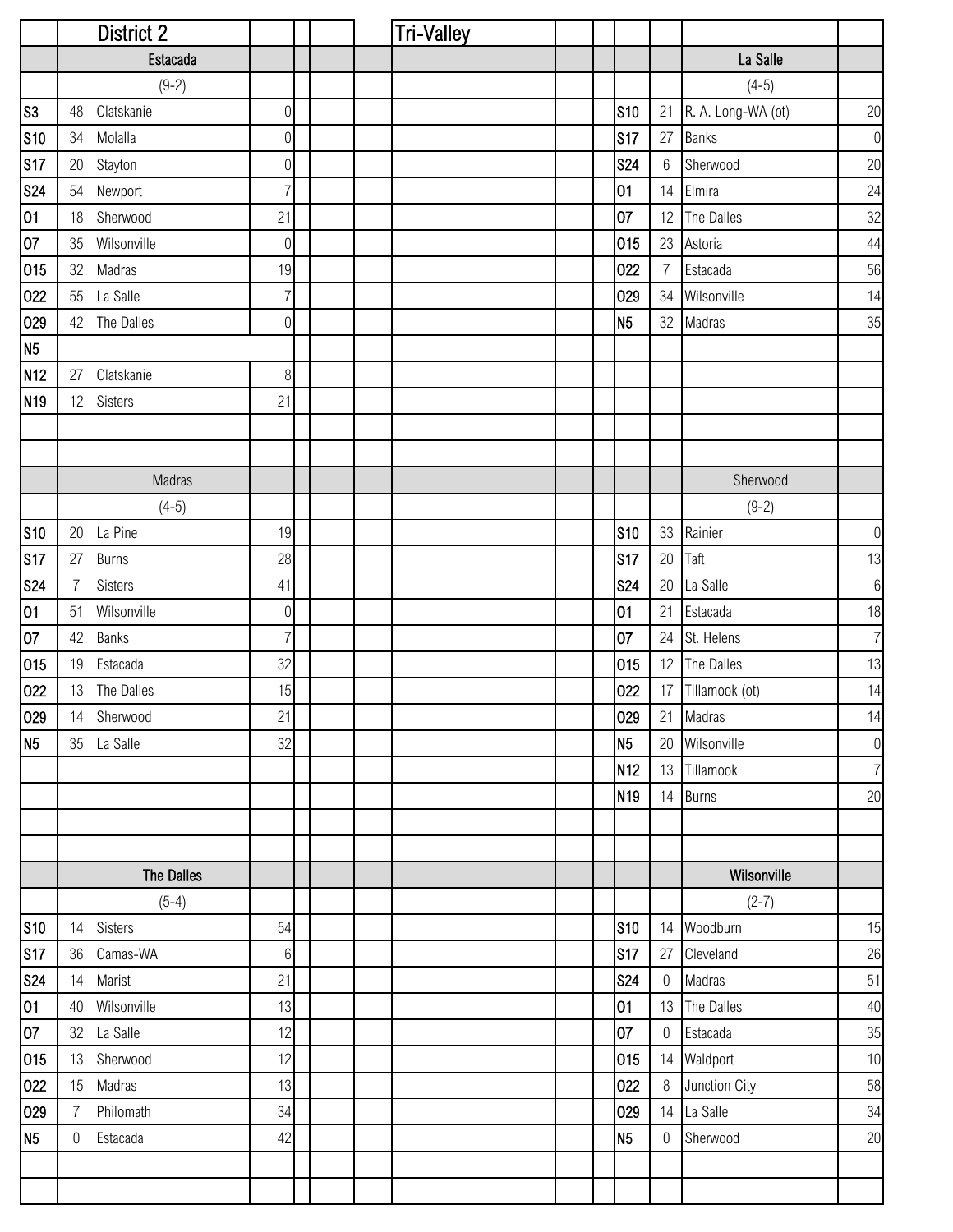|                 |                |                    |    |                 | <b>District 3 Far West</b> |                |                 |                |                      |                |
|-----------------|----------------|--------------------|----|-----------------|----------------------------|----------------|-----------------|----------------|----------------------|----------------|
|                 |                | <b>Bandon</b>      |    |                 | <b>Brookings-Harbor</b>    |                |                 |                | Coquille             |                |
|                 |                | $(5-5)$            |    |                 | $(2-7)$                    |                |                 |                | $(3-6)$              |                |
| <b>S10</b>      | 20             | Henley (3 ot)      | 26 | <b>S10</b>      | 35 Gold Beach              | 14             | <b>S10</b>      | 13             | <b>Hidden Valley</b> | 28             |
| <b>S17</b>      | 48             | <b>Grant Union</b> | 27 | <b>S17</b>      | 28 Hidden Valley           | 42             | <b>S17</b>      | 27             | Rogue River          | $\overline{0}$ |
| <b>S24</b>      | 24             | Siuslaw            | 36 | <b>S24</b>      | 16 Douglas                 | 27             | <b>S24</b>      | 26             | Reedsport            | 34             |
| 01              | 16             | Brookings-Harbor   | 14 | 01              | 14 Bandon                  | 16             | 01              | 32             | South Umpqua         | 47             |
| 07              | 48             | South Umpqua       | 49 | 07              | 19 Siuslaw                 | 20             | 107             | $\overline{7}$ | Myrtle Point         | 33             |
| 015             | 34             | Douglas            | 6  | 015             | 19 South Umpqua            | 28             | 015             | 14             | Siuslaw              | 22             |
| 022             | 14             | Myrtle Point       | 21 | 022             | 7 Coquille                 | 32             | 022             | 32             | Brookings-Harbor     | 7 <sup>1</sup> |
| 029             | 22             | Reedsport          | 18 | 029             | 8 Myrtle Point             | 53             | 029             | 20             | Douglas              | 8 <sup>1</sup> |
| N <sub>5</sub>  | 16             | Coquille           | 6  | N <sub>5</sub>  | 16 Reedsport               | 0              | N <sub>5</sub>  | 6              | Bandon               | 16             |
| <b>N12</b>      | 6              | Tillamook          | 27 |                 |                            |                |                 |                |                      |                |
|                 |                |                    |    |                 |                            |                |                 |                |                      |                |
|                 |                |                    |    |                 |                            |                |                 |                |                      |                |
|                 |                | <b>Douglas</b>     |    |                 |                            |                |                 |                | <b>Myrtle Point</b>  |                |
|                 |                | $(3-6)$            |    |                 |                            |                |                 |                | $(8-3)$              |                |
| <b>S10</b>      | $\overline{7}$ | Phoenix            | 10 |                 |                            |                | <b>S10</b>      | 32             | Sutherlin            | $\overline{0}$ |
| <b>S17</b>      | 35             | North Valley       | 14 |                 |                            |                | <b>S17</b>      | 32             | Del Norte-CA (ot)    | 33             |
| <b>S24</b>      | 27             | Brookings-Harbor   | 16 |                 |                            |                | <b>S24</b>      | 47             | South Umpqua         | $\overline{0}$ |
| 01              | $\overline{7}$ | Myrtle Point       | 20 |                 |                            |                | 01              | 20             | Douglas              | 7 <sup>1</sup> |
| 07              | 3              | Reedsport          | 36 |                 |                            |                | 07              | 33             | Coquille             | 7 <sup>1</sup> |
| 015             | 6              | Bandon             | 34 |                 |                            |                | 015             | 47             | Reedsport            | 21             |
| 022             | 10             | Siuslaw            | 15 |                 |                            |                | 022             | 21             | Bandon               | 14             |
| 029             | 8              | Coquille           | 20 |                 |                            |                | 029             | 53             | Brookings-Harbor     | $\,8\,$        |
| N <sub>5</sub>  | 28             | South Umpqua       | 19 |                 |                            |                | N <sub>5</sub>  | 14             | Siuslaw              | 7              |
| N <sub>12</sub> |                |                    |    |                 |                            |                | N <sub>12</sub> | 38             | Stayton              | 12             |
| N <sub>19</sub> |                |                    |    |                 |                            |                | N <sub>19</sub> | 12             | Vale                 | 13             |
| N <sub>25</sub> |                |                    |    |                 |                            |                | N <sub>25</sub> |                |                      |                |
|                 |                |                    |    |                 |                            |                |                 |                |                      |                |
|                 |                |                    |    |                 |                            |                |                 |                |                      |                |
|                 |                | Reedsport          |    |                 | Siuslaw                    |                |                 |                | South Umpqua         |                |
|                 |                | $(5-4)$            |    |                 | $(8-3)$                    |                |                 |                | $(5-4)$              |                |
| <b>S10</b>      | 36             | Newport            | 19 | <b>S10</b>      | 20 Philomath (2 ot)        | 23             | <b>S10</b>      | 14             | North Valley         | 7 <sup>1</sup> |
| <b>S17</b>      | 28             | Gold Beach         | 6  | <b>S17</b>      | 36 Newport                 | $\mathfrak{Z}$ | <b>S17</b>      | 6              | Henley               | 47             |
| <b>S24</b>      | 34             | Coquille           | 26 | <b>S24</b>      | 36 Bandon                  | 24             | <b>S24</b>      | $\theta$       | Myrtle Point         | 47             |
| 01              | 14             | Siuslaw            | 39 | 01              | 39 Reedsport               | 14             | 01              | 47             | Coquille             | 32             |
| 07              | 36             | Douglas            | 3  | 07              | 20 Brookings-Harbor        | 19             | 07              | 49             | Bandon               | 48             |
| 015             | 21             | Myrtle Point       | 47 | 015             | 22 Coquille                | 14             | 015             | 28             | Brookings-Harbor     | 19             |
| 022             | 28             | South Umpqua       | 21 | 022             | 15 Douglas                 | 10             | 022             | 21             | Reedsport            | 28             |
| 029             | 18             | Bandon             | 22 | 029             | 40 South Umpqua            | 14             | 029             | 14             | Siuslaw              | 40             |
| N <sub>5</sub>  | 0              | Brookings-Harbor   | 16 | N <sub>5</sub>  | 7 Myrtle Point             | 14             | N <sub>5</sub>  | 19             | Douglas              | 28             |
|                 |                |                    |    | <b>N12</b>      | 8 Philomath                | $\overline{0}$ |                 |                |                      |                |
|                 |                |                    |    | N <sub>19</sub> | 7 Scappoose                | 13             |                 |                |                      |                |
|                 |                |                    |    |                 |                            |                |                 |                |                      |                |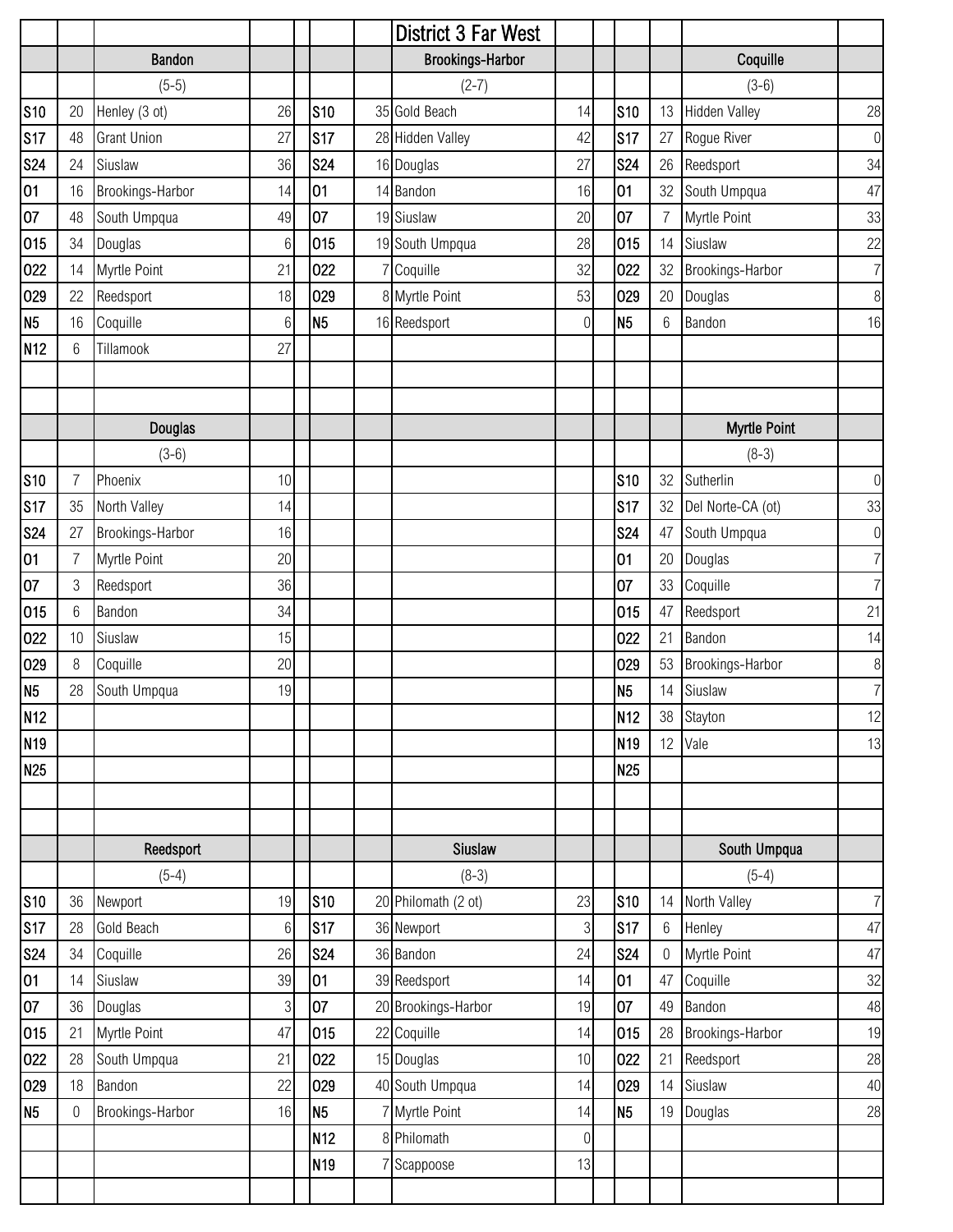|                 |                |                 |                |                 |    | District 4 Val-Co |                  |                 |                 |                 |                  |
|-----------------|----------------|-----------------|----------------|-----------------|----|-------------------|------------------|-----------------|-----------------|-----------------|------------------|
|                 |                | Newport         |                |                 |    |                   |                  |                 |                 | Philomath       |                  |
|                 |                | $(1-8)$         |                |                 |    |                   |                  |                 |                 | $(7-3)$         |                  |
| <b>S10</b>      | 19             | Reedsport       | 36             |                 |    |                   |                  | <b>S10</b>      | 23              | Siuslaw (2 ot)  | 20               |
| <b>S17</b>      | 3              | Siuslaw         | 36             |                 |    |                   |                  | S <sub>17</sub> | $6\phantom{.}6$ | Central         | 22               |
| <b>S24</b>      | $\overline{7}$ | Estacada        | 54             |                 |    |                   |                  | <b>S24</b>      | 22              | Tillamook       | 12               |
| 01              | 8              | Yamhill-Carlton | 33             |                 |    |                   |                  | 01              | 14              | Taft            | 21               |
| 07              | 13             | Tillamook       | 38             |                 |    |                   |                  | 07              | 31              | Yamhill-Carlton | 26               |
| 015             | 29             | Taft            | 13             |                 |    |                   |                  | 015             | 47              | Toledo          | 14               |
| 022             | 21             | Toledo          | 34             |                 |    |                   |                  | 022             | 45              | Waldport        | 14               |
| 029             | 34             | Waldport        | 35             |                 |    |                   |                  | 029             | 34              | The Dalles      | $\overline{7}$   |
| N <sub>5</sub>  | 14             | Philomath       | 40             |                 |    |                   |                  | N <sub>5</sub>  | $40\,$          | Newport         | 14               |
| N <sub>12</sub> |                |                 |                |                 |    |                   |                  | N <sub>12</sub> | $\overline{0}$  | Siuslaw         | $\, 8$           |
|                 |                |                 |                |                 |    |                   |                  |                 |                 |                 |                  |
|                 |                |                 |                |                 |    |                   |                  |                 |                 |                 |                  |
|                 |                | Taft            |                |                 |    | Tillamook         |                  |                 |                 | Toledo          |                  |
|                 |                | $(6-5)$         |                |                 |    | $(8-3)$           |                  |                 |                 | $(1-8)$         |                  |
| <b>S10</b>      | 21             | North Marion    | 29             | <b>S10</b>      | 27 | Seaside           | 6                | S <sub>3</sub>  | 12              | Seaside         | 25               |
| <b>S17</b>      | 13             | Sherwood        | 20             | <b>S17</b>      | 34 | Astoria           | $\boldsymbol{0}$ | <b>S10</b>      | $6\phantom{.}6$ | Sweet Home      | 24               |
| <b>S24</b>      | 27             | Toledo          | $\overline{0}$ | <b>S24</b>      | 12 | Philomath         | 22               | <b>S17</b>      | 22              | Cottage Grove   | 28               |
| 01              | 21             | Philomath       | 14             | 01              | 45 | Waldport          | $\sqrt{3}$       | <b>S24</b>      | $\mathbf 0$     | Taft            | 27               |
| 07              | $30\,$         | Glide           | 15             | 07              | 38 | Newport           | 13               | 01              |                 |                 |                  |
| 015             | 13             | Newport         | 29             | 015             | 39 | Yamhill-Carlton   | 15               | 08              | 8               | Waldport        | 20               |
| 022             | 15             | Yamhill-Carlton | 13             | 022             | 14 | Sherwood (ot)     | 17               | 015             | 14              | Philomath       | 47               |
| 029             | 12             | Tillamook       | 32             | 029             | 32 | Taft              | 12               | 022             | 34              | Newport         | 21               |
| N <sub>5</sub>  | 28             | Waldport        | 6              | N <sub>5</sub>  | 47 | Toledo            | 0                | 029             | 6               | Yamhill-Carlton | 32               |
| N <sub>12</sub> | 22             | Marist          | 21             | N <sub>12</sub> |    | 27 Bandon         | $6 \mid$         | N <sub>5</sub>  |                 | 0 Tillamook     | $47\,$           |
| N <sub>19</sub> | 14             | Henley          | 44             | N <sub>19</sub> |    | Sherwood          | 13               |                 |                 |                 |                  |
|                 |                |                 |                |                 |    |                   |                  |                 |                 |                 |                  |
|                 |                |                 |                |                 |    |                   |                  |                 |                 |                 |                  |
|                 |                | Waldport        |                |                 |    |                   |                  |                 |                 | Yamhill-Carlton |                  |
|                 |                | $(3-6)$         |                |                 |    |                   |                  |                 |                 | $(5-4)$         |                  |
| <b>S10</b>      | 14             | Neah-Kah-Nie    | 8              |                 |    |                   |                  | <b>S10</b>      | 28              | <b>Banks</b>    | $\,6\,$          |
| <b>S17</b>      | 17             | Nestucca        | 21             |                 |    |                   |                  | <b>S17</b>      | 24              | North Marion    | $6\,$            |
| <b>S24</b>      | 13             | Yamhill-Carlton | 35             |                 |    |                   |                  | <b>S24</b>      | 35              | Waldport        | 13               |
| 01              | $\mathfrak{S}$ | Tillamook       | 45             |                 |    |                   |                  | 01              |                 | 33 Newport      | $\, 8$           |
| 08              | 20             | Toledo          | $\,8\,$        |                 |    |                   |                  | 07              | 26              | Philomath       | 31               |
| 015             | 10             | Wilsonville     | 14             |                 |    |                   |                  | 015             |                 | 15 Tillamook    | 39               |
| 022             | 14             | Philomath       | 45             |                 |    |                   |                  | 022             | 13              | Taft            | 15               |
| 029             | 35             | Newport         | 34             |                 |    |                   |                  | 029             | 32              | Toledo          | $\boldsymbol{6}$ |
| N <sub>5</sub>  | 6              | Taft            | 28             |                 |    |                   |                  | N <sub>5</sub>  | 0               | Scappoose       | 25               |
|                 |                |                 |                |                 |    |                   |                  |                 |                 |                 |                  |
|                 |                |                 |                |                 |    |                   |                  |                 |                 |                 |                  |
|                 |                |                 |                |                 |    |                   |                  |                 |                 |                 |                  |
|                 |                |                 |                |                 |    |                   |                  |                 |                 |                 |                  |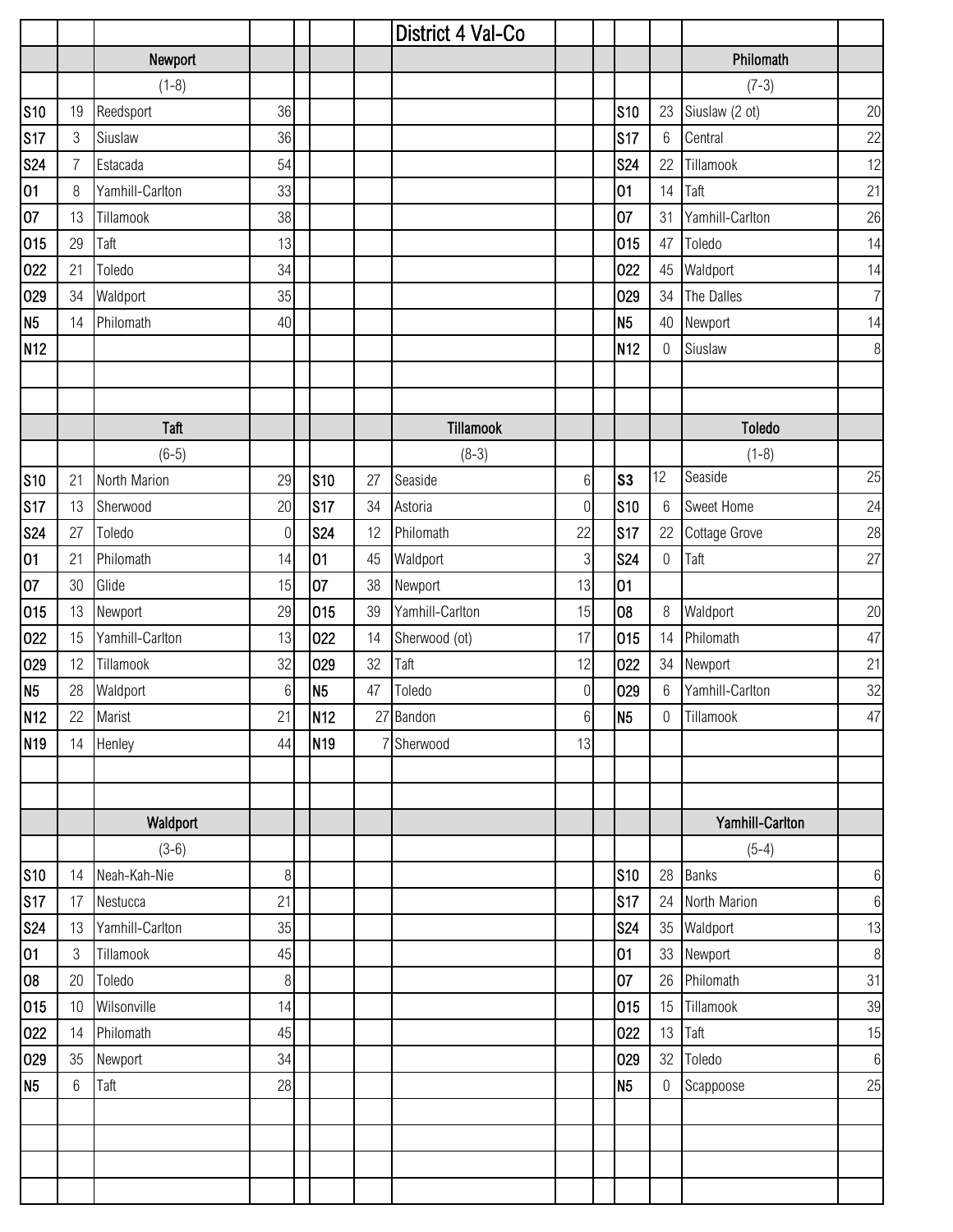|                 |                |                      |                  |                | District 5 Sky-Em       |                |                 |                  |                      |                |
|-----------------|----------------|----------------------|------------------|----------------|-------------------------|----------------|-----------------|------------------|----------------------|----------------|
|                 |                | <b>Cottage Grove</b> |                  |                | Creswell                |                |                 |                  | Elmira               |                |
|                 |                | $(7-2)$              |                  |                | $(0-9)$                 |                |                 |                  | $(3-6)$              |                |
| <b>S10</b>      | 12             | Marist               | 19               | <b>S10</b>     | 6 Pleasant Hill         | 38             | <b>S10</b>      | 27               | Junction City        | 34             |
| <b>S17</b>      | 28             | Toledo               | 22               | <b>S17</b>     | 8 Glide                 | 20             | s <sub>17</sub> | $\overline{7}$   | La Pine              | 32             |
| <b>S24</b>      | 35             | La Pine              | 28               | <b>S24</b>     | 6 Junction City         | 48             | <b>S24</b>      | 51               | Glide                | 19             |
| 01              | 8              | Pleasant Hill        | 6                | 01             | 0 La Pine               | 49             | 01              | 24               | La Salle             | 14             |
| 07              | 14             | Junction City (2)    | 17               | 07             | 0 Marist                | 40             | 107             | $\overline{7}$   | Pleasant Hill        | 27             |
| 015             | 32             | Sutherlin            | $\overline{7}$   | 015            | 16 Santiam Christian    | 28             | 015             | $\boldsymbol{0}$ | Marist               | 28             |
| 022             | 38             | Elmira               | 20               | 022            | 0 Sutherlin             | 28             | 022             | 20               | <b>Cottage Grove</b> | 38             |
| 029             | 38             | Creswell             | 8                | 029            | 8 Cottage Grove         | 38             | 029             | 6                | Sutherlin            | 17             |
| N <sub>5</sub>  | 40             | Glide                | $6\phantom{.}$   | N <sub>5</sub> | 0 Elmira                | 27             | N5              | 27               | Creswell             | $\overline{0}$ |
|                 |                |                      |                  |                |                         |                |                 |                  |                      |                |
|                 |                |                      |                  |                |                         |                |                 |                  |                      |                |
|                 |                | Glide                |                  |                | <b>Junction City</b>    |                |                 |                  | La Pine              |                |
|                 |                | $(1-8)$              |                  |                | $(8-3)$                 |                |                 |                  | $(7-3)$              |                |
| <b>S10</b>      | 0              | La Pine              | 30               | <b>S10</b>     | 34 Elmira               | 27             | <b>S10</b>      | 19               | Madras               | 20             |
| <b>S17</b>      | 20             | Creswell             | 8                | <b>S17</b>     | 21 Pleasant Hill        | 13             | <b>S17</b>      | 30               | Glide                | $\overline{0}$ |
| <b>S24</b>      | 19             | Elmira               | 51               | <b>S24</b>     | 48 Creswell             | 6              | <b>S24</b>      | 32               | Elmira               | 7 <sup>1</sup> |
| 01              | 0              | Sutherlin            | 32               | 01             | 24 Marist               | 27             | 01              | 28               | Cottage Grove        | 35             |
| 07              | 15             | Taft                 | 30               | 07             | 17 Cottage Grove (2 ot) | 14             | 07              | 49               | Creswell             | $\overline{0}$ |
| 015             | 13             | Junction City        | 43               | 015            | 43 Glide                | 13             | 015             | 32               | Sutherlin            | 21             |
| 022             | $\overline{7}$ | Pleasant Hill        | 47               | 022            | 58 Wilsonville          | 8              | 022             |                  | 19 Pleasant Hill     | 7 <sup>1</sup> |
| 029             | 14             | Marist               | 43               | 029            | 0 La Pine               | 24             | 029             | 35               | Marist               | 33             |
| N <sub>5</sub>  | 6              | Cottage Grove        | 40               | N <sub>5</sub> | 47 *Sutherlin (3rd qtr) | 0              | N <sub>5</sub>  | 24               | Junction City        | $\overline{0}$ |
|                 |                |                      |                  |                | 31 Mazama               | $\overline{0}$ | N <sub>12</sub> | 13               | <b>Burns</b>         | 39             |
|                 |                |                      |                  |                | 14 Vale                 | 55             |                 |                  |                      |                |
|                 |                |                      |                  |                | *Called 3rd quarter     |                |                 |                  |                      |                |
|                 |                |                      |                  |                | 45-point rule           |                |                 |                  |                      |                |
|                 |                |                      |                  |                |                         |                |                 |                  |                      |                |
|                 |                | Marist               |                  |                | <b>Pleasant Hill</b>    |                |                 |                  | Sutherlin            |                |
|                 |                | $(7-3)$              |                  |                | $(6-3)$                 |                |                 |                  | $(3-6)$              |                |
| <b>S10</b>      | 19             | Cottage Grove        | 12               | <b>S10</b>     | 38 Creswell             | 6              | <b>S10</b>      | 0                | Myrtle Point         | 32             |
| <b>S17</b>      | 41             | Sutherlin            | 6                | <b>S17</b>     | 13 Junction City        | 21             | <b>S17</b>      | 6                | Marist               | 41             |
| <b>S24</b>      | 21             | The Dalles           | 14               | <b>S24</b>     | 26 Sutherlin            | 21             | <b>S24</b>      | 21               | Pleasant Hill        | 26             |
| 01              | 27             | Junction City        | 24               | 01             | 6 Cottage Grove         | 8              | 01              | 32               | Glide                | $\overline{0}$ |
| 07              | 40             | Creswell             | $\overline{0}$   | 07             | 27 Elmira               | $\overline{7}$ | 08              | 21               | La Pine              | 32             |
| 015             | 28             | Elmira               | $\boldsymbol{0}$ | 015            | 7 La Pine               | 19             | 015             | $\overline{7}$   | Cottage Grove        | 32             |
| 022             | 33             | La Pine              | 35               | 022            | 47 Glide                | $\overline{7}$ | 022             | 28               | Creswell             | $\overline{0}$ |
| 029             | 43             | Glide                | 14               | 029            | 46 Rainier              | $6\,$          | 029             | 17               | Elmira               | 6              |
| N <sub>5</sub>  | 6              | Pleasant Hill        | 7                | N <sub>5</sub> | Marist                  | 6              | N <sub>5</sub>  | 0                | *Junction City       | 47             |
| N <sub>12</sub> | 21             | Taft                 | 22               |                |                         |                |                 |                  | *Called 3rd quarter  |                |
|                 |                |                      |                  |                |                         |                |                 |                  | 45-point rule        |                |
|                 |                |                      |                  |                |                         |                |                 |                  |                      |                |
|                 |                |                      |                  |                |                         |                |                 |                  |                      |                |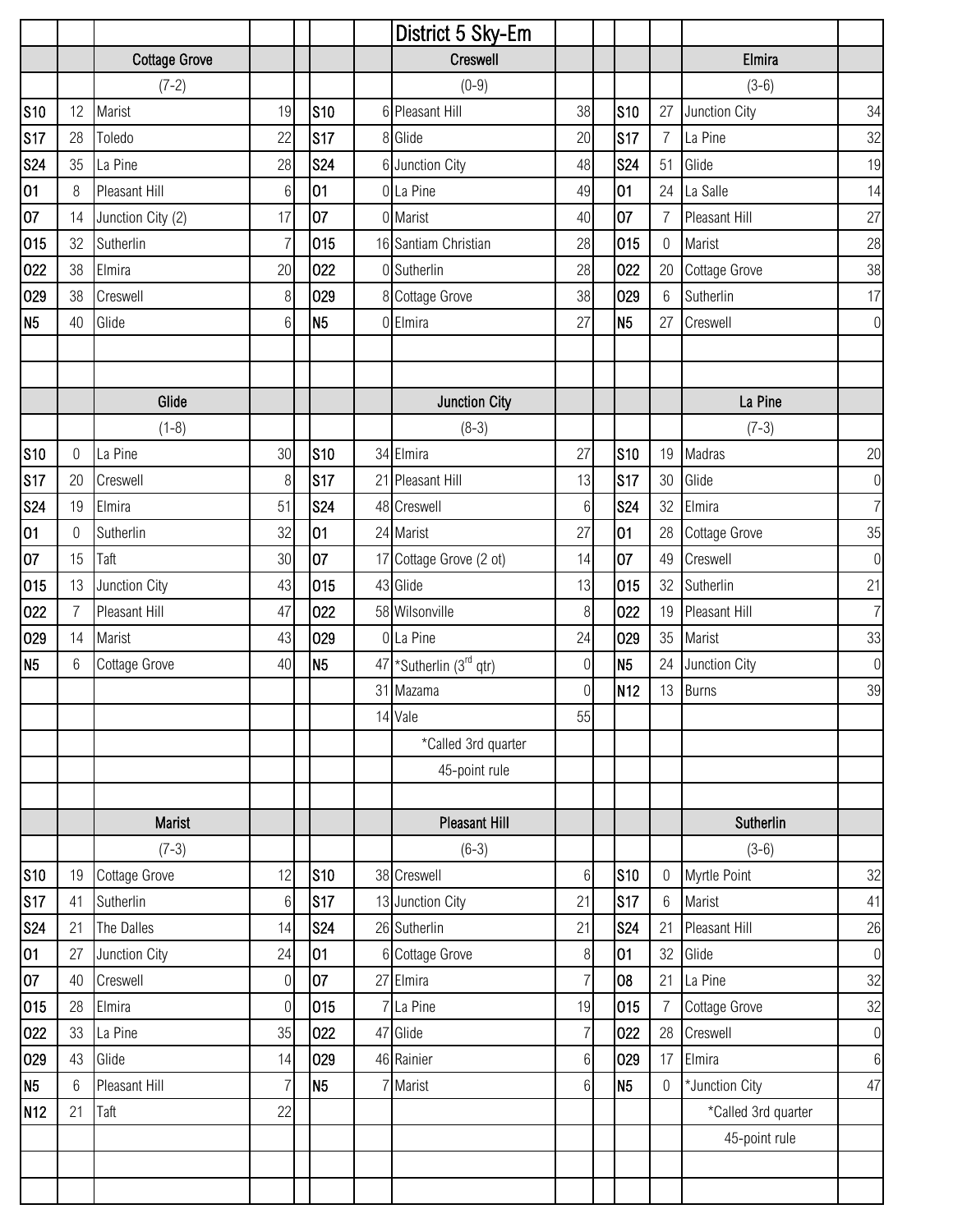|                 |                  |                        |                |                 | District 6 Skyline   |                  |                 |                  |                        |                |
|-----------------|------------------|------------------------|----------------|-----------------|----------------------|------------------|-----------------|------------------|------------------------|----------------|
|                 |                  | Henley                 |                |                 | <b>Hidden Valley</b> |                  |                 |                  | <b>Illionis Valley</b> |                |
|                 |                  | $(10-1)$               |                |                 | $(7-3)$              |                  |                 |                  | $(3-6)$                |                |
| <b>S10</b>      | 26               | Bandon (3 ot)          | 20             | <b>S10</b>      | 28 Coquille          | 13               | S <sub>10</sub> | 0                | Culver                 | $\,8\,$        |
| <b>S17</b>      | 47               | South Umpqua           | 6              | <b>S17</b>      | 42 Brookings-Harbor  | 28               | <b>S17</b>      | 15               | Oakland                | $\,8\,$        |
| <b>S24</b>      | 32               | <b>Hidden Valley</b>   | 15             | <b>S24</b>      | 15 Henley            | 32               | <b>S24</b>      | 14               | Rogue River            | 32             |
| 01              | 47               | North Valley           | 0              | 01              | 55 Lakeview          | 14               | 01              | 15               | Phoenix                | 32             |
| 08              | 55               | Rogue River            | 0              | 08              | 44 North Valley      | $\Omega$         | 08              | 0                | Mazama                 | 37             |
| 015             | 14               | Mazama                 | 0              | 015             | 49 Phoenix           | 23               | 015             | 21               | Lakeview               | 14             |
| 022             | 40               | <b>Illinois Valley</b> | 6              | 022             | 27 Mazama            | 34               | 022             | 6                | Henley                 | 40             |
| 029             | 48               | Phoenix                | 7              | 029             | 44 Rogue River       | 16               | 029             | 8                | North Valley           | $\overline{0}$ |
| N <sub>5</sub>  | 77               | Lakeview               | 0              | N <sub>5</sub>  | 27 Illinois Valley   | 0                | N <sub>5</sub>  | $\boldsymbol{0}$ | <b>Hidden Valley</b>   | 27             |
| N <sub>12</sub> | 44               | Taft                   | 14             | N <sub>12</sub> | 6 Siuslaw            | 14               |                 |                  |                        |                |
| N <sub>19</sub> | $\overline{7}$   | <b>Sisters</b>         | 40             |                 |                      |                  |                 |                  |                        |                |
|                 |                  |                        |                |                 |                      |                  |                 |                  |                        |                |
|                 |                  |                        |                |                 |                      |                  |                 |                  |                        |                |
|                 |                  | Lakeview               |                |                 |                      |                  |                 |                  | <b>Mazama</b>          |                |
|                 |                  | $(0-9)$                |                |                 |                      |                  |                 |                  | $(8-2)$                |                |
| <b>S10</b>      | 7                | Modoc-CA               | 36             |                 |                      |                  | <b>S10</b>      | 34               | Klamath Union          | 26             |
| <b>S17</b>      | $\mathbf 0$      | <b>Burns</b>           | 46             |                 |                      |                  | <b>S17</b>      | 27               | Yreka-CA               | 15             |
| <b>S24</b>      | $\mathbf 0$      | North Valley           | 24             |                 |                      |                  | <b>S24</b>      | 42               | Phoenix                | $\,6$          |
| 01              | 14               | <b>Hidden Valley</b>   | 56             |                 |                      |                  | 01              | 48               | Rogue River            | 7              |
| 08              | 0                | Phoenix                | 28             |                 |                      |                  | 08              | 37               | <b>Illinois Valley</b> | $\overline{0}$ |
| 015             | 14               | <b>Illinois Valley</b> | 21             |                 |                      |                  | 015             | 0                | Henley                 | 14             |
| 022             | 38               | Rogue River            | 54             |                 |                      |                  | 022             | 34               | <b>Hidden Valley</b>   | 27             |
| 029             | 16               | Mazama                 | 41             |                 |                      |                  | 029             | 41               | Lakeview               | 16             |
| N <sub>5</sub>  | $0\,$            | Henley                 | 77             |                 |                      |                  | N <sub>5</sub>  |                  | 21 North Valley        | $\overline{0}$ |
|                 |                  |                        |                |                 |                      |                  | N <sub>12</sub> | $\overline{0}$   | Junction City          | 31             |
|                 |                  |                        |                |                 |                      |                  |                 |                  |                        |                |
|                 |                  |                        |                |                 |                      |                  |                 |                  |                        |                |
|                 |                  | North Viley            |                |                 | Phoenix              |                  |                 |                  | Rogue River            |                |
|                 |                  | $(3-6)$                |                |                 | $(5-4)$              |                  |                 |                  | $(2-7)$                |                |
| <b>S10</b>      | 7                | South Umpqua           | 14             | S <sub>10</sub> | 13 Yreka-CA          | 12               | <b>S10</b>      | 12               | Glendale               | 26             |
| <b>S17</b>      | 14               | Douglas                | 35             | S17             | 10 Douglas           | 7                | S17             | $\theta$         | Coquille               | 27             |
| <b>S24</b>      | 24               | Lakeview               | 0              | <b>S24</b>      | 6 Mazama             | 42               | <b>S24</b>      | 32               | <b>Illinois Valley</b> | 14             |
| 01              | $\Omega$         | Henley                 | 47             | 01              | 32 Illinois Valley   | 15               | 01              |                  | Mazama                 | 48             |
| 08              | $\boldsymbol{0}$ | <b>Hidden Valley</b>   | 44             | 08              | 28 Lakeview          | $\boldsymbol{0}$ | 08              | 0                | Henley                 | 55             |
| 015             | 17               | Rogue River            | $\overline{7}$ | 015             | 23 Hidden Valley     | 49               | 015             | $\overline{7}$   | North Valley           | 17             |
| 022             | 26               | Phoenix                | 7              | 022             | 7 North Valley       | 26               | 022             | 54               | Lakeview               | 38             |
| 029             | $\mathbf 0$      | <b>Illinois Valley</b> | 8              | 029             | 7 Henley             | 48               | 029             |                  | 16 Hidden Valley       | $44\,$         |
| N <sub>5</sub>  | $\overline{0}$   | Mazama                 | 21             | N5              | 35 Rogue River       | 25               | N <sub>5</sub>  | 25               | Phoenix                | $35\,$         |
|                 |                  |                        |                |                 |                      |                  |                 |                  |                        |                |
|                 |                  |                        |                |                 |                      |                  |                 |                  |                        |                |
|                 |                  |                        |                |                 |                      |                  |                 |                  |                        |                |
|                 |                  |                        |                |                 |                      |                  |                 |                  |                        |                |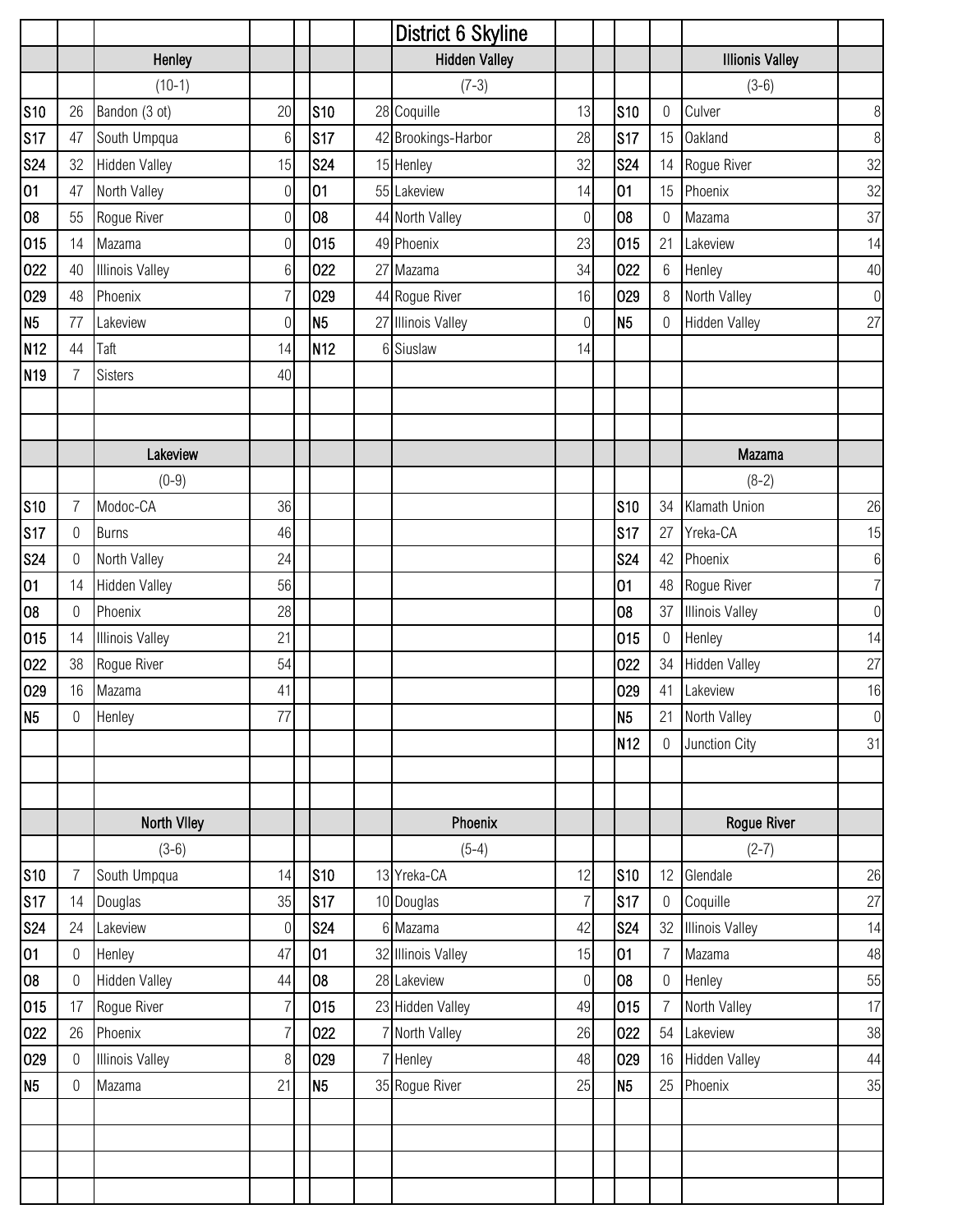|                |                  |                    |                |                 | District 7 Greater Oregon |                |                 |                  |                    |                |
|----------------|------------------|--------------------|----------------|-----------------|---------------------------|----------------|-----------------|------------------|--------------------|----------------|
|                |                  | <b>Baker</b>       |                |                 | <b>Burns</b>              |                |                 |                  | <b>Grant Union</b> |                |
|                |                  | $(1-8)$            |                |                 | $(11-3)$                  |                |                 |                  | $(5-5)$            |                |
| <b>S10</b>     | $\boldsymbol{0}$ | La Grande          | 28             | <b>S10</b>      | 28 Madras                 | 27             | <b>S10</b>      | 39               | Payette-ID         | $\overline{0}$ |
| <b>S17</b>     | 20               | Heppner            | 42             | <b>S17</b>      | 46 Lakeview               | $\overline{0}$ | <b>S17</b>      | 27               | Bandon             | 48             |
| <b>S24</b>     | $\overline{7}$   | Ontario            | 47             | <b>S24</b>      | 7 Vale                    | 28             | <b>S24</b>      | 47               | McLoughlin         | $6\,$          |
| 01             | 68               | <b>Umatilla</b>    | 20             | 01              | 0 Ontario                 | 14             | 01              | 28               | Riverside          | 7 <sup>1</sup> |
| 08             | 0                | <b>Grant Union</b> | 23             | 08              | 49 Umatilla               | 13             | 08              | 23               | <b>Baker</b>       | $\overline{0}$ |
| 015            | 14               | Riverside          | 20             | 015             | 42 Grant Union            | 8              | 015             | 8                | Burns              | 42             |
| 022            | 6                | McLoughlin         | 19             | 022             | 22 Riverside              | 14             | 022             | $\overline{7}$   | Vale               | 32             |
| 029            | $\overline{0}$   | <b>Burns</b>       | $6\,$          | 029             | 6 Baker                   | $\overline{0}$ | 029             | $\theta$         | Ontario            | 41             |
| N <sub>5</sub> | 0                | Vale               | 47             | N <sub>5</sub>  | 42 McLoughlin             | 22             | N <sub>5</sub>  | 47               | Umatilla           | $\overline{0}$ |
|                |                  |                    |                | N <sub>12</sub> | 36 St. Helens             | $\mathbf 0$    | N <sub>12</sub> | 14               | Stayton            | 34             |
|                |                  |                    |                | N <sub>19</sub> | 39 La Pine                | 13             |                 |                  |                    |                |
|                |                  |                    |                | N <sub>25</sub> | 20 Sherwood               | 14             |                 |                  |                    |                |
|                |                  |                    |                | D4              | 20 Vale                   | $\overline{0}$ |                 |                  |                    |                |
|                |                  |                    |                | D11             | 6 Sisters                 | 35             |                 |                  |                    |                |
|                |                  | McLoughlin         |                |                 |                           |                |                 |                  | Ontario            |                |
|                |                  | $(2-7)$            |                |                 |                           |                |                 |                  | $(9-2)$            |                |
| <b>S10</b>     | 6                | DeSales-WA         | 47             |                 |                           |                | S <sub>10</sub> | 43               | Weiser-ID          | 10             |
| <b>S17</b>     | 6                | Waitsburg-WA       | 15             |                 |                           |                | S17             | 33               | La Grande          | $\overline{0}$ |
| <b>S24</b>     | 6                | <b>Grant Union</b> | 47             |                 |                           |                | <b>S24</b>      | 47               | <b>Baker</b>       | 7 <sup>1</sup> |
| 01             | 0                | Vale               | 35             |                 |                           |                | 101             | 14               | <b>Burns</b>       | $\overline{0}$ |
| 08             | 12               | Riverside          | 15             |                 |                           |                | 08              | 14               | Vale               | 28             |
| 015            | 7                | Ontario            | 54             |                 |                           |                | 015             | 54               | McLoughlin         | 7 <sup>1</sup> |
| 022            | 19               | Baker              | 6              |                 |                           |                | 022             | 60               | Umatilla           | 13             |
| 029            |                  | 13 Umatilla        | 12             |                 |                           |                | 029             |                  | 41 Grant Union     | $\overline{0}$ |
| N <sub>5</sub> | 22               | <b>Burns</b>       | 42             |                 |                           |                | N <sub>5</sub>  | 41               | Riverside          | $\overline{0}$ |
|                |                  |                    |                |                 |                           |                | N <sub>12</sub> | 42               | Cascade            | $\overline{0}$ |
|                |                  |                    |                |                 |                           |                | N <sub>19</sub> | $30\,$           | Scappoose          | 31             |
|                |                  |                    |                |                 |                           |                |                 |                  |                    |                |
|                |                  | Riverside          |                |                 | <b>Umatilla</b>           |                |                 |                  | Vale               |                |
|                |                  | $(4-5)$            |                |                 | $(0-9)$                   |                |                 |                  | $(10-2)$           |                |
| <b>S10</b>     | 28               | Elgin              | $\overline{0}$ | <b>S10</b>      | 21 Sherman County         | 63             | <b>S10</b>      | $\overline{7}$   | Bishop Kelly-ID    | 33             |
| <b>S17</b>     | 13               | Sherman County     | 20             | <b>S17</b>      | 0 Heppner                 | 49             | <b>S17</b>      | 54               | Nyssa              | 22             |
| <b>S24</b>     | 55               | Umatilla           | 8              | <b>S24</b>      | 8 Riverside               | 55             | <b>S24</b>      | 28               | <b>Burns</b>       | 7 <sup>1</sup> |
| 01             | 7                | <b>Grant Union</b> | 28             | 01              | 20 Baker                  | 68             | 01              | 35               | McLoughlin         | $\overline{0}$ |
| 08             | 15               | McLoughlin         | 12             | 08              | 13 Burns                  | 49             | 08              | 28               | Ontario            | 14             |
| 015            | 20               | <b>Baker</b>       | 14             | 015             | 7 Vale                    | 54             | 015             | 54               | Umatilla           | 7              |
| 022            | 14               | <b>Burns</b>       | 22             | 022             | 13 Ontario                | 60             | 022             | 32               | <b>Grant Union</b> | 7              |
| 029            | 3                | Vale               | 27             | 029             | 12 McLoughlin             | 13             | 029             | 27               | Riverside          | 3              |
| N <sub>5</sub> | 0                | Ontario            | 41             | N <sub>5</sub>  | 0 Grant Union             | 47             | N <sub>5</sub>  | 47               | <b>Baker</b>       | $\overline{0}$ |
|                |                  |                    |                |                 |                           |                | N <sub>12</sub> | 55               | Junction City      | 14             |
|                |                  |                    |                |                 |                           |                | N <sub>19</sub> | 13               | Myrtle Point       | 12             |
|                |                  |                    |                |                 |                           |                | N <sub>25</sub> | $\boldsymbol{0}$ | <b>Burns</b>       | $20\,$         |